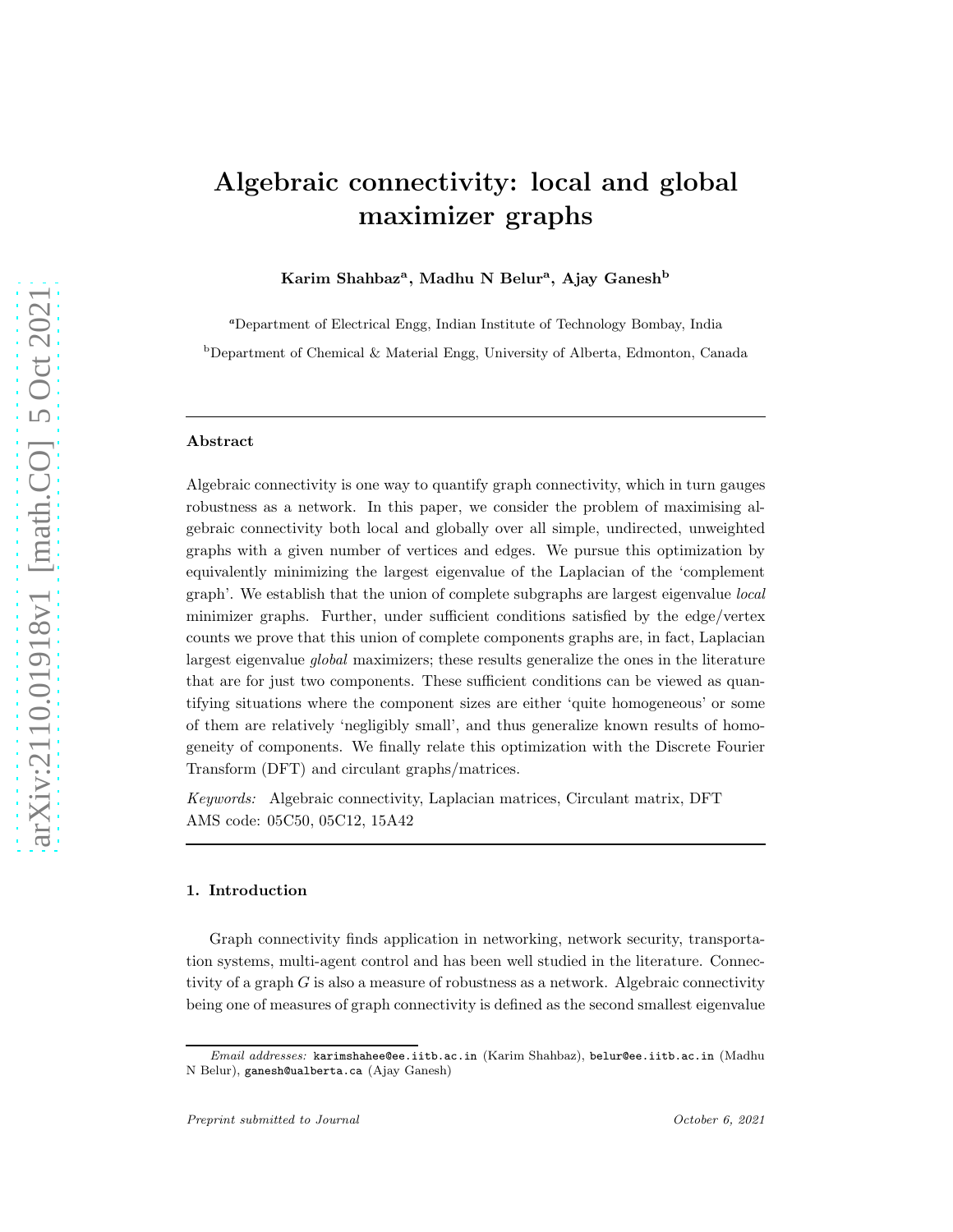$\lambda_{n-1}$  of the Laplacian matrix  $L(G) \in \mathbb{R}^{n \times n}$  of the unweighted, undirected and simple graph G. In this paper, we consider only simple undirected, unweighted graphs with no self loops and no multiple edges between any pairs of the vertices. We study the problem of maximizing the algebraic connectivity of a graph for a given number of nodes and edges. We pursue this problem both: a global maximization across all graphs, and a local sense, in which we consider only one edge 'rearrangements' (defined precisely in Definition 3.1 below). Since algebraic connectivity and the problem of maximizing has received extensive attention and is well-understood, we quickly delve further into the problem formulation, and then touch other closely related work in the literature.

### 1.1. Notation

The notation we follow is standard and is included here for quick reference. The sets of real and complex numbers are denoted respectively by  $\mathbb R$  and  $\mathbb C$ . The largest eigenvalue of a symmetric matrix is denoted by  $\lambda_1$ . Given an undirected graph G, the number of vertices  $|V(G)|$  is usually n, the number of edges  $|E(G)|$  is usually m, and the number of components of the graph is usually  $p$ . Further, the maximum degree across all vertices is denoted by  $\Delta$  and  $d_{avg}$  is the average degree of vertices. The n eigenvalues of the Laplacian matrix  $L(G)$  are denoted by  $\lambda_1(L(G)) \geq \lambda_2(L(G)) \geq \cdots \geq$  $\lambda_{n-1}(L(G)) \geq \lambda_n(L(G)) = 0.$  When the matrix  $L(G)$  and the graph G are clear from the context, we use just  $\lambda_1, \ldots, \lambda_n$  to denote the eigenvalues, and when comparing the maximum eigenvalues of Laplacian matrices of different graphs, say  $G<sup>m</sup>$  and  $G<sup>c</sup>$ , we use  $\lambda_1(G^m)$  and  $\lambda_1(G^c)$ . Note that, since L is symmetric,  $\lambda_1(L(G)) = \max_{\|x\|_2 = 1} x^T L(G)x$ .

We deal with integer-valued properties and their relation with other bounds, and in this context, we use the standard floor and the ceiling functions of x, denoted by  $|x|$ and  $[x]$ , to mean the largest/smallest integer not greater-than/not-smaller-than the real number x respectively.

The complete graph in *n* vertices is denoted by  $K_n$ , and the complete bipartite graph with vertex sets having cardinalities p and q is denoted by  $K_{p,q}$ . Of course, our paper deals with complete multi-partite graphs, and in fact, with their complement graphs: which would then be union of complete graphs, denoted by  $\bigcup K_i$ .

The notion of complement graph  $G^c$  of a graph  $G^m$  is straightforward: it is a simple undirected graph with the same number (and indexing) of nodes and in which there is an edge in  $G<sup>c</sup>$  between two nodes, by definition, if and only if there is no edge in  $G<sup>m</sup>$ .

#### 1.2. Problem formulation

The paper deals with the following mutually closely related problems.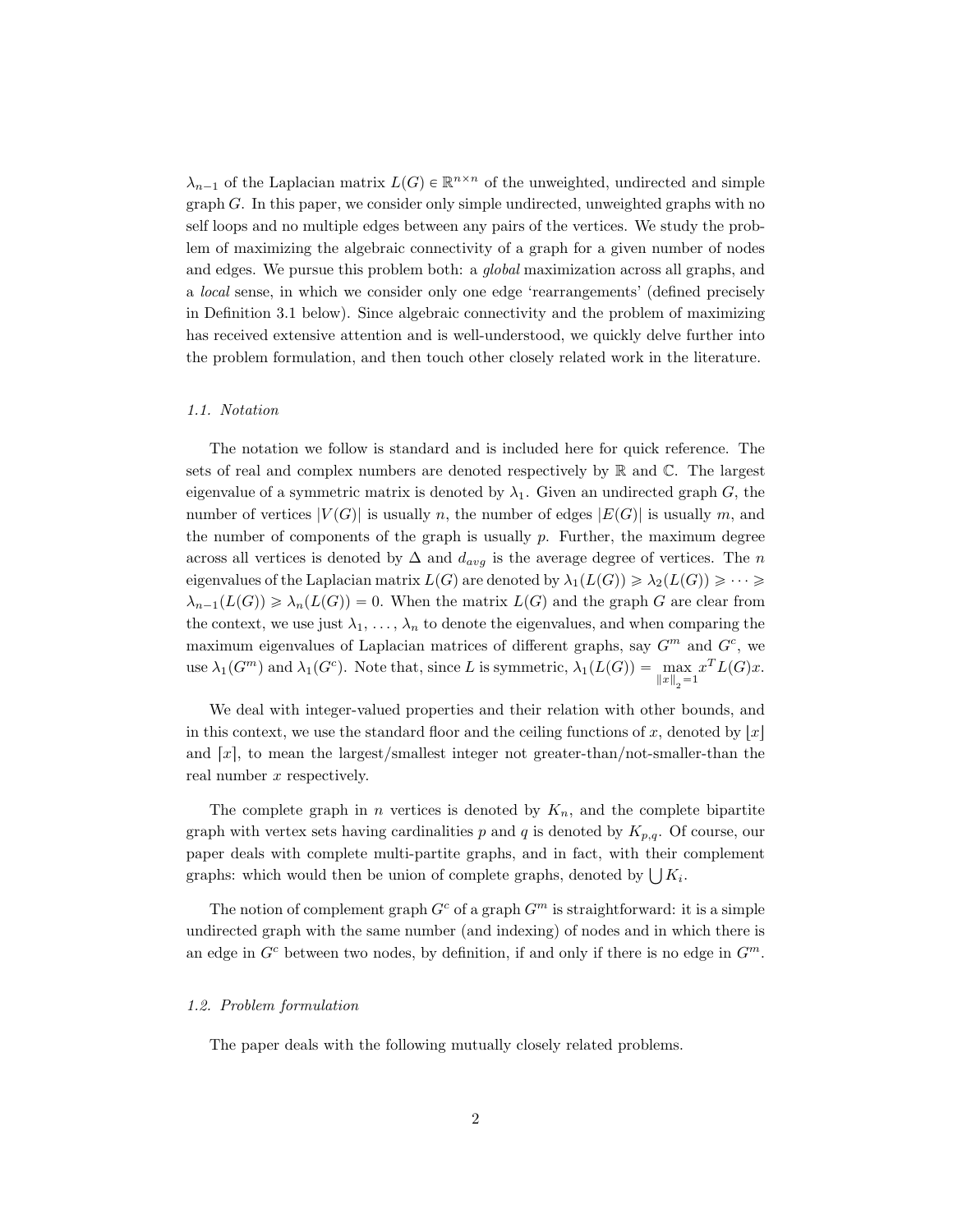<span id="page-2-1"></span>Problem 1.1. The following sub-problems are inter-related for reasons clarified soon in the next section.

- (a) For a given number of vertices  $|V| = n$  and number of edges  $|E| = m_1$ , find an algebraic connectivity maximiser graph  $G_1 = (V, E)$ .
- (b) For given number of vertices  $|V| = n$  and number of edges  $|E| = m_2$ , minimise the largest Laplacian eigenvalue of the graph  $G_2 = (V, E)$ .

Further, each of the above optimizations can be pursued in one of two ways: globally and locally. For simplicity, we elaborate on just the second one, i.e. the largest eigenvalue minimization: we study the global case, and the 'local' case. More precisely,

- 1. finding a Largest Eigenvalue Global Minimizer (LEGM) graph that has the least largest eigenvalue possible for the given number of vertices and edges, and
- 2. finding a Largest Eigenvalue Local Minimizer (LELM), with 'local minima' in the sense that all one-edge reconnect graphs (see Definition 3.1) have either the same largest eigenvalue or higher.

Related work in the context of the above problem is pursued in the next section. The problem we consider in this paper also has a close link with circulant graphs (pursued further in Section [5\)](#page-17-0) and DFT of time-symmetric vectors with entries from  $\{0, 1\}$ . The remark after the problem formulation below makes this precise.

<span id="page-2-2"></span>Problem 1.2. DFT magnitude minimization: Given positive integers d and n with  $1 \leq d \leq n-1$ , consider a vector  $x \in \{0, 1\}^n$  with  $x_1 = 0$  and  $||x||_1 = d$ , and further, x being 'time-symmetric', i.e.  $x_i = x_{n+2-i}$  for  $i = 2, ..., n$ . Define  $\bar{x} \in \mathbb{R}^n$  using x by  $\bar{x}_1 = -d$ , and  $\bar{x}_i = x_i$  for all other i. Define the Discrete Fourier Transform  $(DFT)^1$  $(DFT)^1$  of the vector  $\bar{x}$  by  $X = DFT(\bar{x})$ , and notice that  $X \in \mathbb{R}^n$  due to the assumed time-symmetry. Consider the minimization problem: find  $x$  satisfying the conditions above such that  $||X||_{\infty}$  is minimized.

Circulant matrices are pursued further in Section [5.](#page-17-0) The following remark motivates the assumptions within the problem formulations above.

<span id="page-2-3"></span>Remark 1.3. The following points relate Problems [1.1](#page-2-1) and [1.2](#page-2-2) and Laplacian matrices of circulant graphs. .

1. The condition  $\bar{x}_1 = -d$  means that the 'DC part' of  $\bar{x}$  is zero and hence  $X_1 =$ 0. Thus minimizing  $||X||_{\infty}$  means that the focus is on the minimization of the maximum magnitude of all frequencies, except the DC.

<span id="page-2-0"></span><sup>&</sup>lt;sup>1</sup>For uniformity with the rest of this paper, we use indices of  $x, \bar{x} \in \mathbb{R}^n$  and  $X \in \mathbb{C}^n$  to vary from 1 to n, notwithstanding the typical DFT convention of using indices from 0 to  $n - 1$  for  $x, \bar{x}$  and X.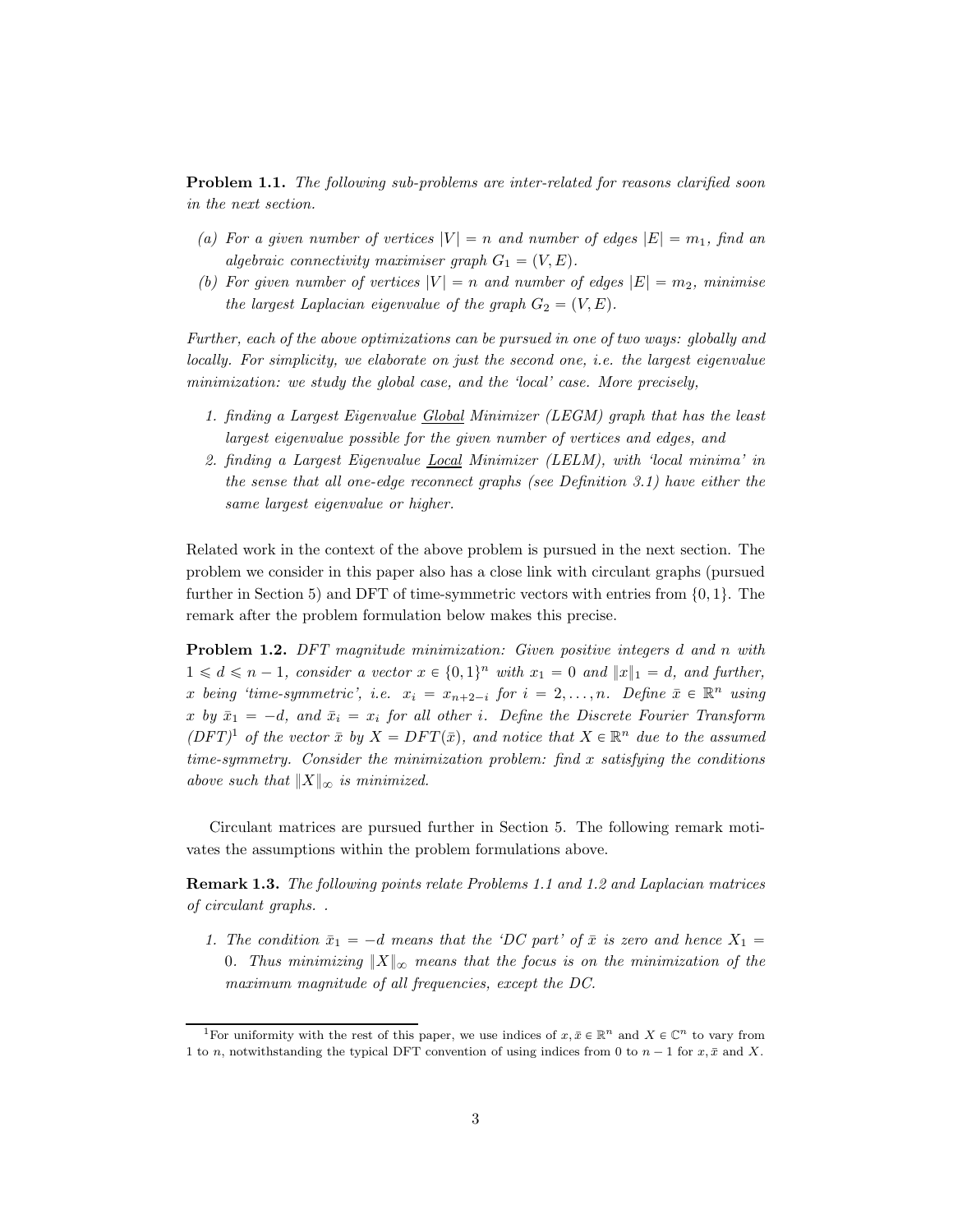- 2. Entries in X are nothing but the negative of the eigenvalues of the Laplacian of the graph  $G_C$  constructed from x, and  $G_C$  is regular (of degree d) and is circulant; i.e., the Laplacian matrix is a circulant matrix.
- 3. The operation of defining  $\bar{x} \in \mathbb{R}^n$  from  $x \in \{0, 1\}^n$  is one of adding an appropriately scaled discrete time impulse  $\delta$ ; the impulse has equal amount of all frequencies. The DFT operation being linear on the signal space, this thus keeps the optimization focus on the non-DC part in the signal  $x$ .
- 4. The operation of defining  $\bar{x}$  from x is like studying the eigenvalues of  $A-D$  (i.e.  $-L$ ) instead of the adjacency matrix A, and note that the diagonal matrix D (the degree matrix) is merely  $d \cdot I$  for this regular and circulant graph.

## 1.3. Organization of the paper

The rest of this paper is organized as follows. The next section relates the problem we pursue with other work in the literature and in what way our work generalizes existing results. Section [3](#page-5-0) contains the main results of this paper, about locally optimal graphs. Further, in the context of globally optimal graphs, our main results that improve upon results in the literature and also formulate for the case of many components are contained in Section [4.](#page-12-0) In Section [5,](#page-17-0) we relate our work to the Discrete Fourier Transform and circulant matrices/graphs. We consider some examples in Section [6.](#page-18-0) We conclude the paper in Section [7,](#page-19-0) where we also summarize the contribution in this paper.

## 2. Background and other work in this area

Algebraic connectivity maximization of graphs has received much attention. The survey papers [\[11\]](#page-20-0), [\[4\]](#page-20-1), [\[3\]](#page-20-2), [\[8](#page-20-3)] and [\[5](#page-20-4)] contain a wealth of results about upper/lower bounds on the algebraic connectivity, many of which we use crucially in our paper too. In particular, given that we pursue maximum eigenvalue minimization on the complement graph instead of directly algebraic connectivity (second-smallest eigenvalue) maximization, it would help the reader to quickly review Proposition [2.1](#page-4-0) below to see why this approach of focussing on the complement is equivalent.

In the context of weighted graphs, [\[6\]](#page-20-5) proposes an algorithm to find an edge to add to the graph to maximise algebraic connectivity, however, the edge weight here is a function of distance between the vertices. Closely aligned with our paper, [\[10\]](#page-20-6) pursues both Algebraic Connectivity 'Local' Maximizers (ACLM) in the graph set of all one edge changes as in Definition 3.1 and also global maximizers, where for a given number of vertices and edges, conditions are formulated. Propositions [2.4](#page-5-1) and [2.5](#page-5-2) contain the exact statements from [\[10\]](#page-20-6), since this work is relevant to the main results in our paper. Both local and global optima obtained in [\[10](#page-20-6)] pursue for the case when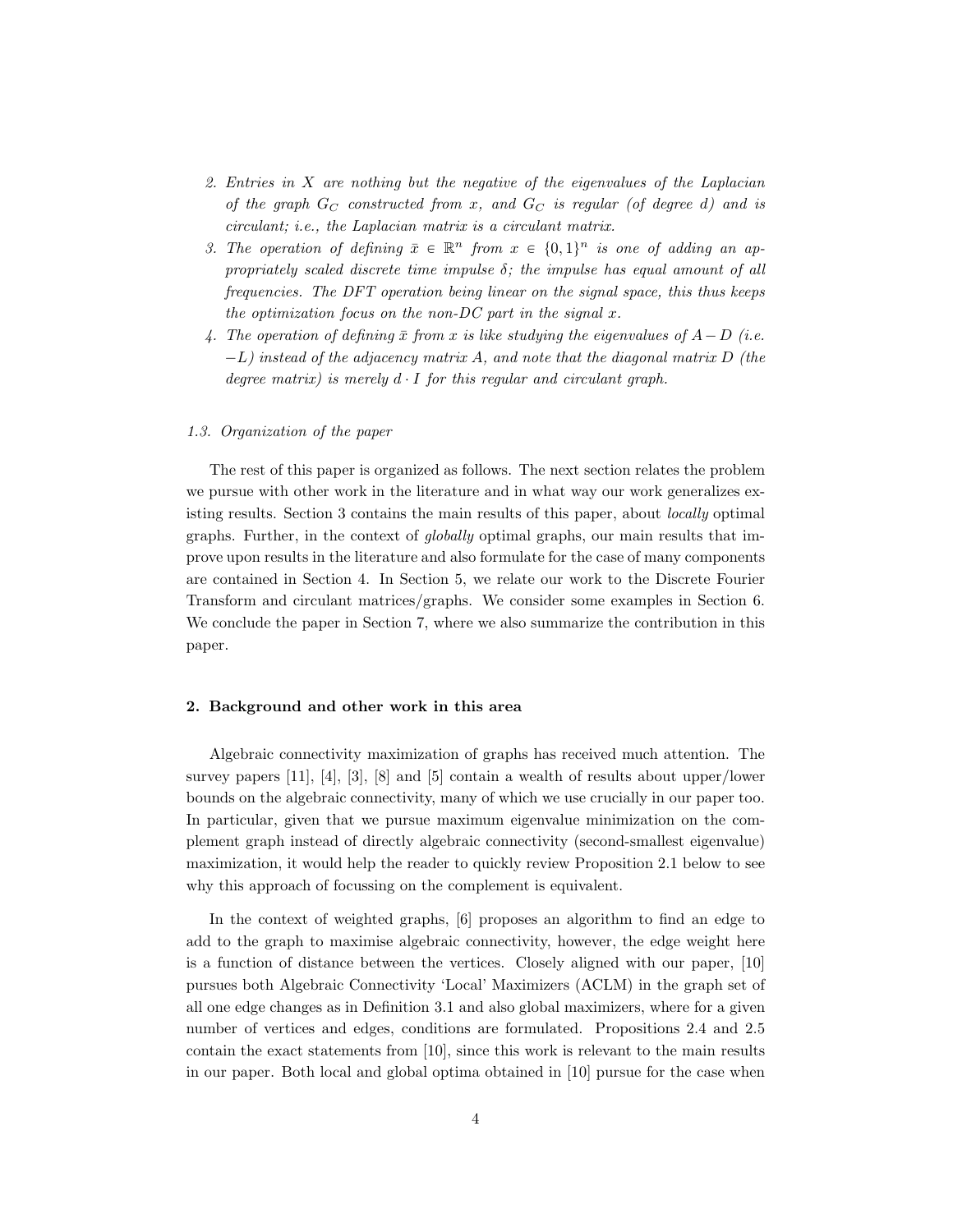the complement has two components, while our paper generalizes to the case when the complement has any number of components, and also slightly improves the bounds for the case of two components.

Recall that for a graph  $G = (V, E)$ , with V the vertex set and E the edge set, the Laplacian matrix is defined as  $L(G) = D(G) - A(G)$  where  $D(G)$  is the diagonal matrix with diagonal entries being degree of vertices and  $A(G)$  is the adjacency matrix of graph  $G$ . The second smallest eigenvalue of  $L$  is defined as the algebraic connectivity of the graph  $G$ : see [\[7\]](#page-20-7). This eigenvalue is also called the Fiedler value. The rest of this section contains results that we use and/or improve upon in this paper.

The following result crucially relates eigenvalues of the Laplacian matrices of a graph  $G^m$  and its complement  $G^c$ .

<span id="page-4-0"></span>**Proposition 2.1.** ([\[11](#page-20-0), page 148]) Let  $G^m$  be a simple undirected, unweighted graph and  $G^c$  be its complement. Then the largest eigenvalue of the graph  $\lambda_1(G^m)$  satisfies,  $\lambda_1(G^m) \leq n$ . Further, the eigenvalues of the Laplacian matrices of  $G^m$  and  $G^c$  are related by  $\lambda_i(G^c) = n - \lambda_{n-i}(G^m)$  for  $i=1, ..., n-1$  and  $\lambda_n(G^m) = \lambda_n(G^c) = 0$ .

The next well-known result (from [\[13](#page-20-8)]) gives a lower bound for the maximum eigenvalue and also formulates the unique situation when the bound is tight.

<span id="page-4-2"></span>**Proposition 2.2.** ([\[13](#page-20-8), Theorem 3.19]) Consider a connected graph G with at least one edge, vertex set  $V(G)$  of cardinality n. Then the following hold.

- a) The maximum eigenvalue of the Laplacian matrix of the graph satisfies  $\lambda_1(L(G)) \geq$  $\Delta + 1$ .
- b)  $\lambda_1(L(G)) = \Delta + 1$  holds if and only if  $\Delta = n 1$ , i.e., there exists a 'star node' in G.

Of course, if a graph is not connected, then the above result can still be used by noting the obvious fact that the Laplacian matrix  $L_F$  of the full graph is a block diagonal matrix composed of that of the individual components, and hence the eigenvalues of  $L_F$  are the union of the individual Laplacian matrices' eigenvalues. The following result gives a different lower bound for the maximum eigenvalue and also the situation when this bound is tight.

<span id="page-4-3"></span>**Proposition [2](#page-4-1).3.** ([\[8](#page-20-3), Theorem 3]) Let Graph G with  $n \geq 2$  vertices and domination<sup>2</sup> number, denoted by  $\gamma$ . Then,  $\lambda_1(G) \geqslant \lfloor \frac{n}{\gamma} \rfloor$  and, further, equality holds if and only if  $G = G_a \bigcup G_b$  such that:

1.  $|G_a| = \lfloor \frac{n}{\gamma} \rfloor$  and  $\gamma(G_a) = 1$ , and

<span id="page-4-1"></span><sup>&</sup>lt;sup>2</sup> The domination number of a graph  $\gamma(G)$  is defined as the minimum size of the subset of vertices which are adjacent to every other vertex of the graph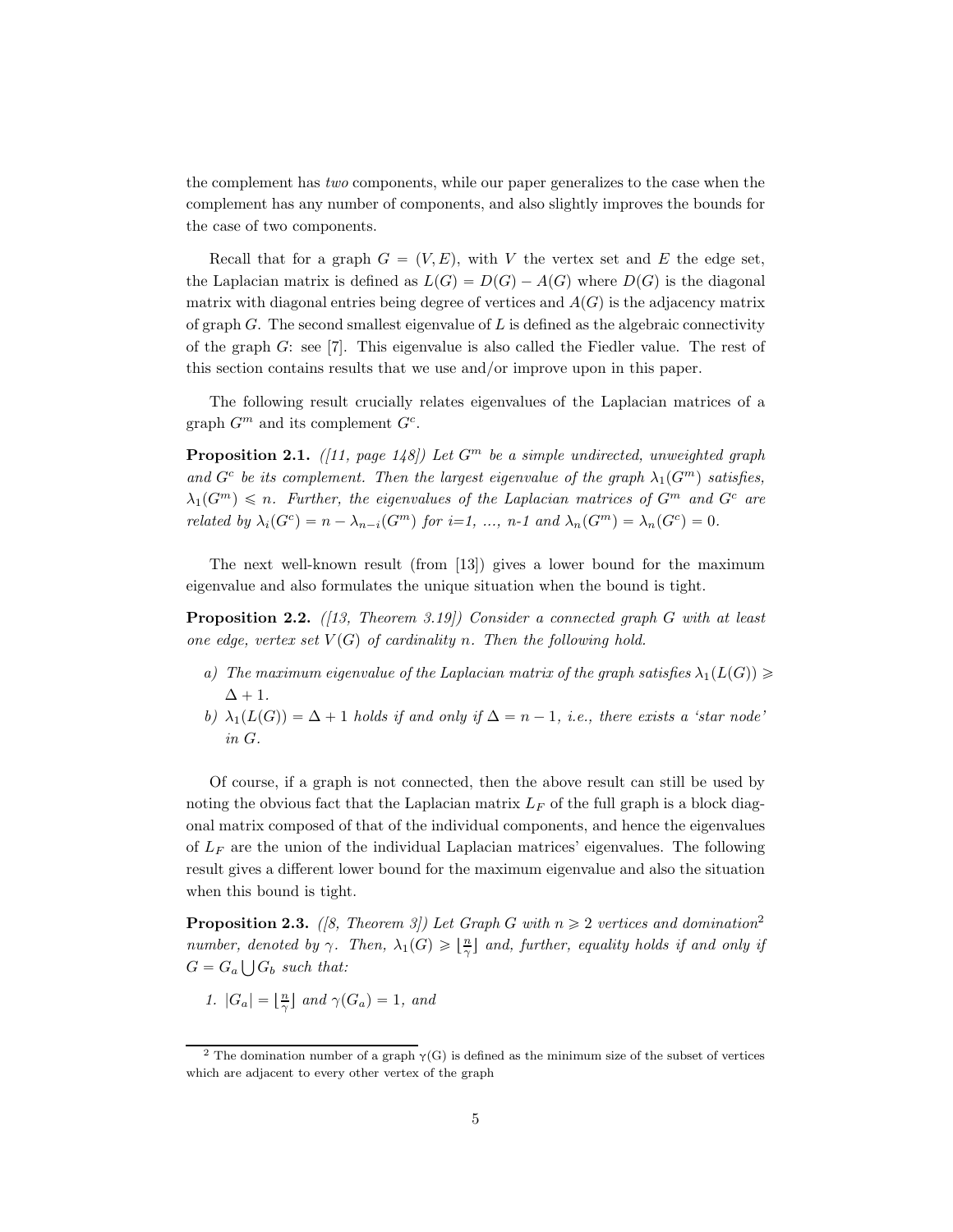2.  $\gamma(G_b) = \gamma(G) - 1$  and  $\lambda_1(G_b) \leqslant \lfloor \frac{n}{\gamma} \rfloor$ .

The main results in our paper generalize the following results from [\[10\]](#page-20-6) and we generalize these results to the case of more than two components (in the complement graph). For a specified number of vertices and edges, [\[10\]](#page-20-6) studies the problem of Algebraic Connectivity Maximizer (ACM) graph and local algebraic maximizer graphs. The precise statements are below.

<span id="page-5-1"></span>**Proposition 2.4.** [\[10](#page-20-6), Theorem 3]: For integers  $a \in \mathbb{Z}^+$ , if  $a \leq \lceil \frac{n}{2} \rceil$  and  $a - \frac{2a^2}{n} < 1$ , then for any  $n \geq 3$ , the complete bipartite graph  $K_{a,n-a}$  is ACM in graphs with n vertices and  $a(n - a)$  edges.

<span id="page-5-2"></span>**Proposition 2.5.** [\[10](#page-20-6), Theorem 6]: For integers  $a \in \mathbb{Z}^+$ , if  $a \leq \lceil \frac{n}{2} \rceil$ , then the complete bipartite graph  $K_{a,n-a}$  is ACLM in graphs with n vertices and  $a(n-a)$  edges.

<span id="page-5-4"></span>Proposition 2.6. [\[12,](#page-20-9) Theorem 3.1] Consider Graph G with at least one edge and independence<sup>[3](#page-5-3)</sup> number  $\alpha(G)$ . Then,  $\lambda_1(G) \geq \frac{n}{\alpha}$  and, further, equality holds if and only if  $\alpha$  is factor of n and thus G then has  $\alpha$  components each being  $K_{\frac{n}{\alpha}}.$ 

We prove in this paper that the complement graph  $G<sup>c</sup>$  made up of two complete components graph is LEGM under a very similar (and slightly relaxed) sufficient condition as compared to Proposition [2.4.](#page-5-1) We also extend the result of complete two components to multi-components and prove that the graph is LEGM under an appropriately generalized sufficient condition. This result (Theorem [4.2](#page-13-0) below) generalizes Proposition [2.6](#page-5-4) in a certain sense. The notion of Algebraic Connectivity Local Maximizers (ACLM) graph was introduced in [\[10\]](#page-20-6). The ACLM graph is the one in which if one edge is changed (i.e. one edge is either removed or reconnected to a different set of vertices), then its algebraic connectivity remains highest among all such 'one edge changed' graphs. ACLM graphs are thus not globally optimal, but at least locally optimal topologies and hence also usually globally suboptimal. In [\[10\]](#page-20-6), it has been shown that the complete bipartite graph  $K_{a,n-a}$  is an Algebraic Connectivity Local Maximizers (ACLM) in G for n vertices and  $a(n-a)$  edges graphs for  $2 \le a \le \lfloor \frac{n}{2} \rfloor$ ; we generalize this result for the case that the complement graph has not just two components but in fact any number of components.

#### <span id="page-5-0"></span>3. Main results: locally optimal graphs

In this section we present the main results of this paper which concern 'locally' optimal graphs. The notion of local is made precise in the definition below. This

<span id="page-5-3"></span><sup>&</sup>lt;sup>3</sup>The independence number of graph  $\alpha(G)$  is defined as the cardinality of the largest set of vertices of the graph with no edge connection between them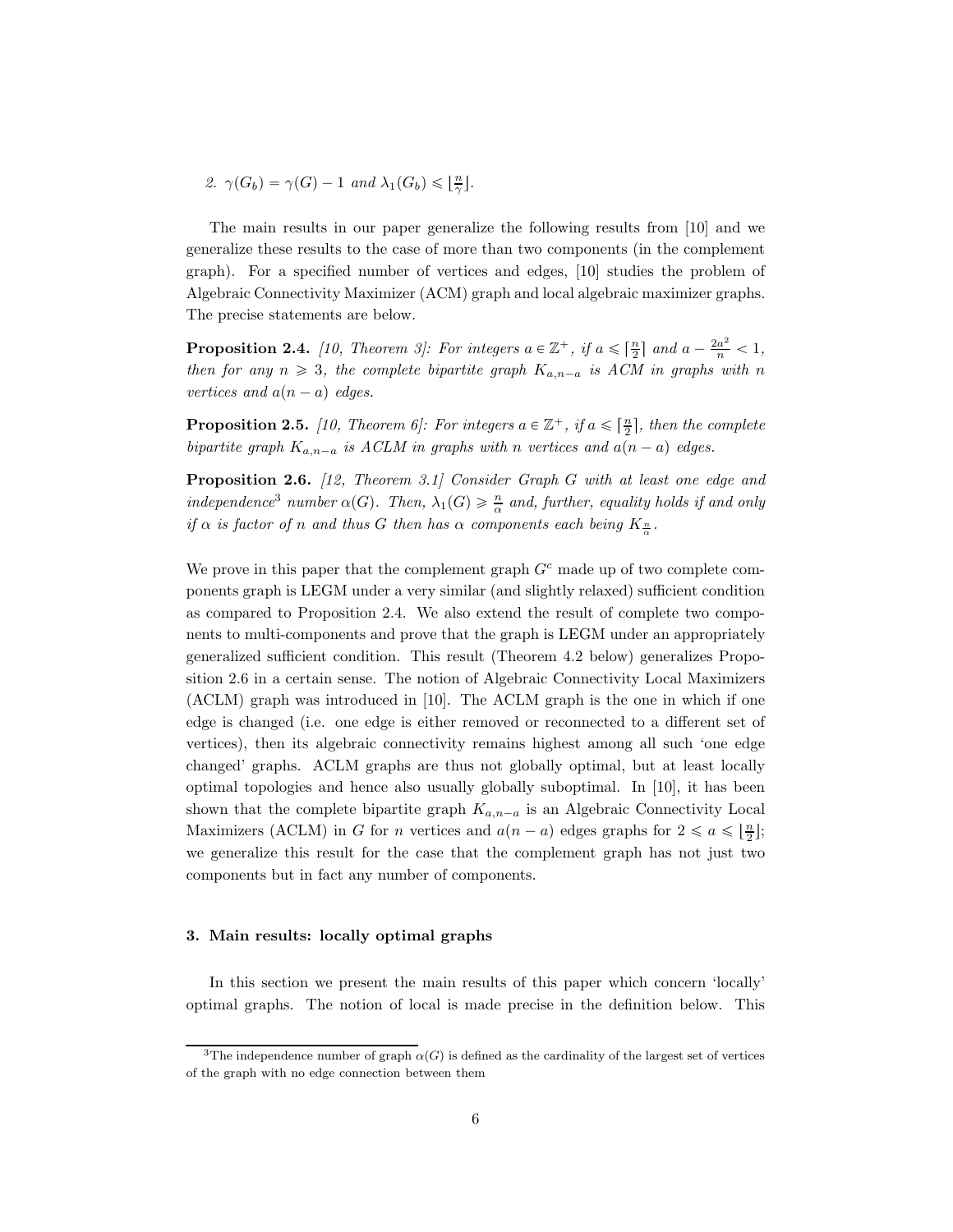notion coincides with that of [\[10\]](#page-20-6). Local optimality is important when only simple rearrangements of the topology of a set of multi-agents, for example, is allowed and complicated rearrangements are disallowed. It helps to at least be locally optimal. Of course, globally optimal configurations would also need to satisfy this, and thus local optimality conditions are necessary conditions for global optimality too.

- **Definition 3.1.** (a) **One edge reconnect of**  $G_0$ : Let  $G_0(V, E_0)$  be a simple graph with  $|V| = n$ , and  $|E_0| = m$ . We define  $G_1(V, E_1)$  be a one-edge reconnect of  $G_0$ if  $G_1$  is also a simple graph and one or both of nodes of exactly one edge differ from that of  $G_0$ . Thus, we have one-edge reconnect if  $G_1$  satisfies  $|E_1| = m$  and rank $(L_1 - L_0) = 2$ .
	- (b) One edge addition: By one edge addition, we mean adding an edge to a graph while keeping the graph simple.

Using the above notion of one edge reconnects and one edge additions, we define a local minimizer graph; this is w.r.t. the largest eigenvalue of the Laplacian.

Definition 3.2. Largest Eigenvalue Local Minimizer graph: A graph  $G_0$  is called a Largest Eigenvalue Local Minimizer (LELM) graph if  $G_0$  has the least value of the Laplacian matrix's largest eigenvalue amongst all the simple graphs G obtained from  $G_0$  by either a one edge reconnect or a one edge addition.

In the context of various possibilities of an edge reconnection or addition, it helps to visualize the case using a figure. We include various figures, and the proof techniques vary depending on these cases. In summary: when we have a union of complete subgraphs, then, an extra edge or an edge reconnection connects to complete components, and we make a distinction about whether the maximum degree increases or remains same, and whether the largest component (with vertex-size say  $n_1$ ), or vertex-size slightly smaller than the largest (of size  $n_1 - 1$ ), or further smaller was involved in the edge reconnection/addition. This distinction is needed to prove the local minimality of the graph proposed in Theorem [3.6.](#page-9-0)



<span id="page-6-0"></span>Figure 1: Connection established by one edge addition between  $G_i$  and  $G_j$ , where  $|V(G_j)| \leq$  $|V(G_i)| \leq |V(G_1)| - 2$ 

<span id="page-6-1"></span>Lemma 3.3. Suppose a connection is established between complete graph components  $G_i$  and  $G_j$  by <u>adding</u> an edge to give  $G_{ij}^+$  and let  $L_{new} - L_{old} =: C_{add}$  is connection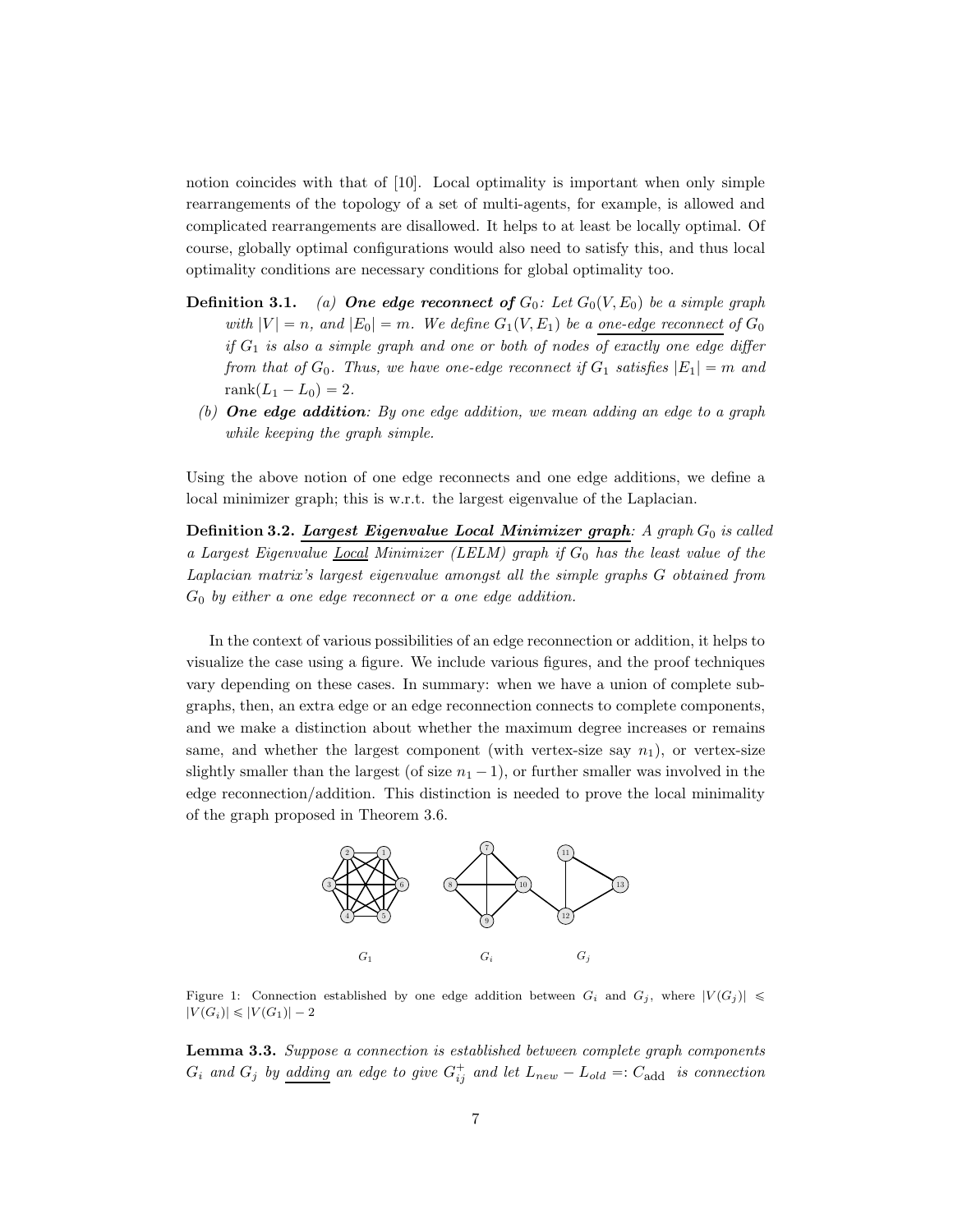

Figure 2: Reconnection without increasing the maximum degree of  $G_i$ , where  $|V(G_j)| \leq |V(G_i)| \leq$  $|V(G_1)| - 2$ 

<span id="page-7-1"></span>

Figure 3: Reconnection with increasing the maximum degree of  $G_i$ , where  $|V(G_j)| \leq |V(G_i)| \leq$  $|V(G_1)| - 2$ 

<span id="page-7-0"></span>

Figure 4: Connection established by one edge addition to  $G_i$ , where  $|V(G_j)| \leqslant |V(G_i)| = |V(G_1)| - 1$ 

<span id="page-7-2"></span>

<span id="page-7-3"></span>Figure 5: Reconnection without increasing the maximum degree of  $G_i$ , where  $|V(G_j)| \leq |V(G_i)| =$  $|V(G_1)| - 1$ 

matrix. Then  $\text{rank}(L_{new} - L_{old}) = 1$  and the largest eigenvalue of  $C_{add}$  is 2 (refer to Figure [1\)](#page-6-0).

Proof. Contribution to the Laplacian matrix of graph due to an edge addition has the structure: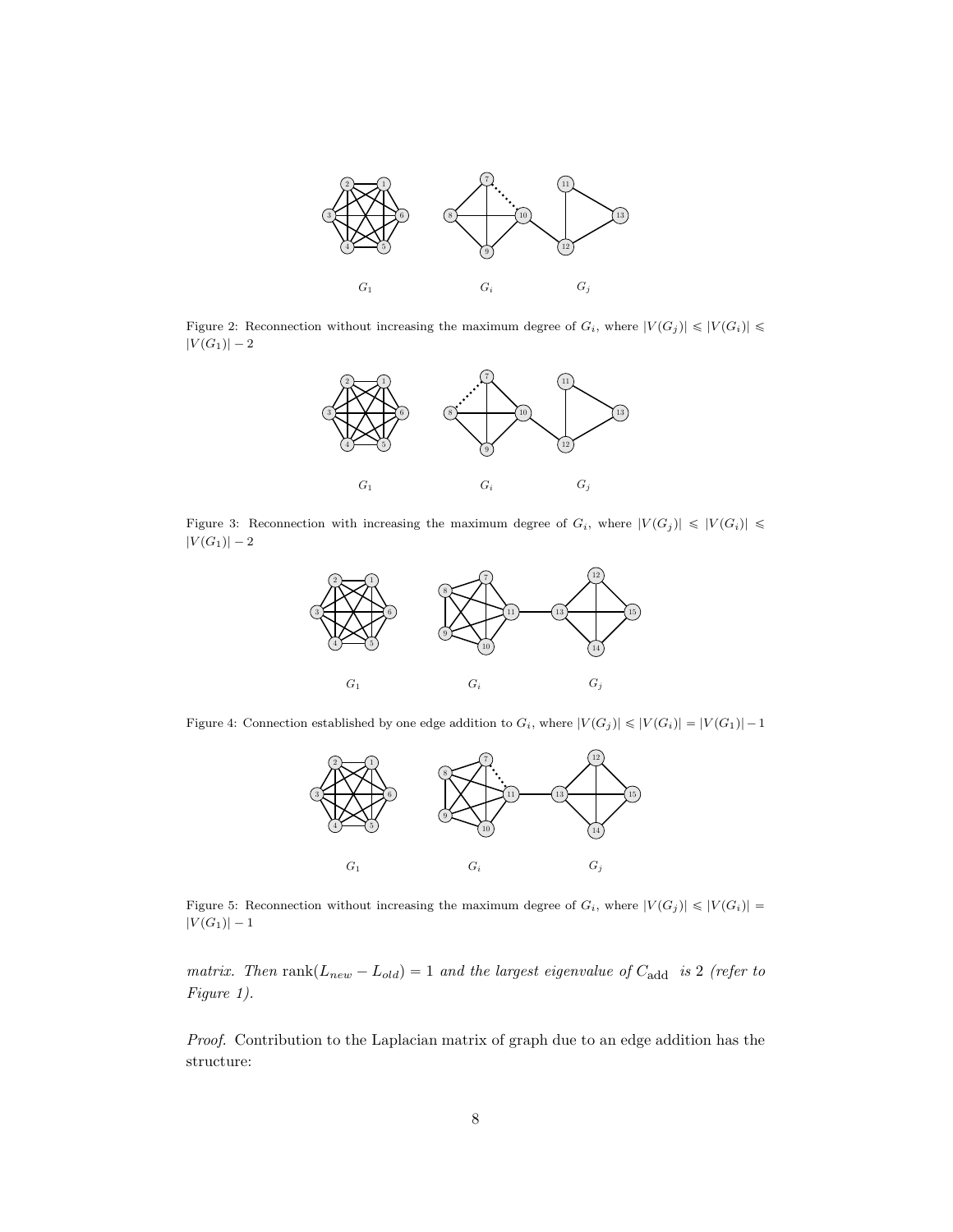

<span id="page-8-1"></span>Figure 6: Reconnection with increasing maximum degree of  $G_i$ , where  $|V(G_i)| \leq |V(G_i)| = |V(G_1)| -$ 1



<span id="page-8-2"></span>Figure 7: Connection established between largest size component  $G_1$  with any other size component by one edge addition



<span id="page-8-3"></span>Figure 8: Reconnection of edge without increasing the maximum degree of largest size component  $G_1$ 

$$
C_{\text{add}} = \begin{bmatrix} G_i & G_j \\ 0 & 0 & 0 & 0 \\ 0 & 1 & -1 & 0 \\ 0 & -1 & 1 & 0 \\ 0 & 0 & 0 & 0 \end{bmatrix}.
$$

Clearly, the matrix  $C_{\text{add}}$  has rank one and the characteristic polynomial:  $\chi_{C_{\text{add}}} (s) = s^3(s-2)$ . So,  $\lambda_1(C_{\text{add}}) = 2$ .

For bigger or general size  $G_i$  and  $G_j$  with  $|V(G_i)| + |V(G_j)| = a$ , the structure of  $C_{\text{add}}$  remains same but with zeros padded appropriately. Thus,  $C_{\text{add}}$  has rank one in general also and the lemma is proved.  $\Box$ 

<span id="page-8-0"></span>Lemma 3.4. Suppose a connection is established between complete graph components  $G_i$  and  $G_j$  by reconnecting an edge by removing one edge e and adding elsewhere such that both nodes of e change, to give  $G_{ij}^+$  and let  $L_{new} - L_{old} =: C_{re\text{-incr}}$  is connection matrix. Then rank $(L_{new} - L_{old}) = 2$  and the largest eigenvalue of  $C_{\text{re-incr}}$  is 2 (refer to Figure [3\)](#page-7-0).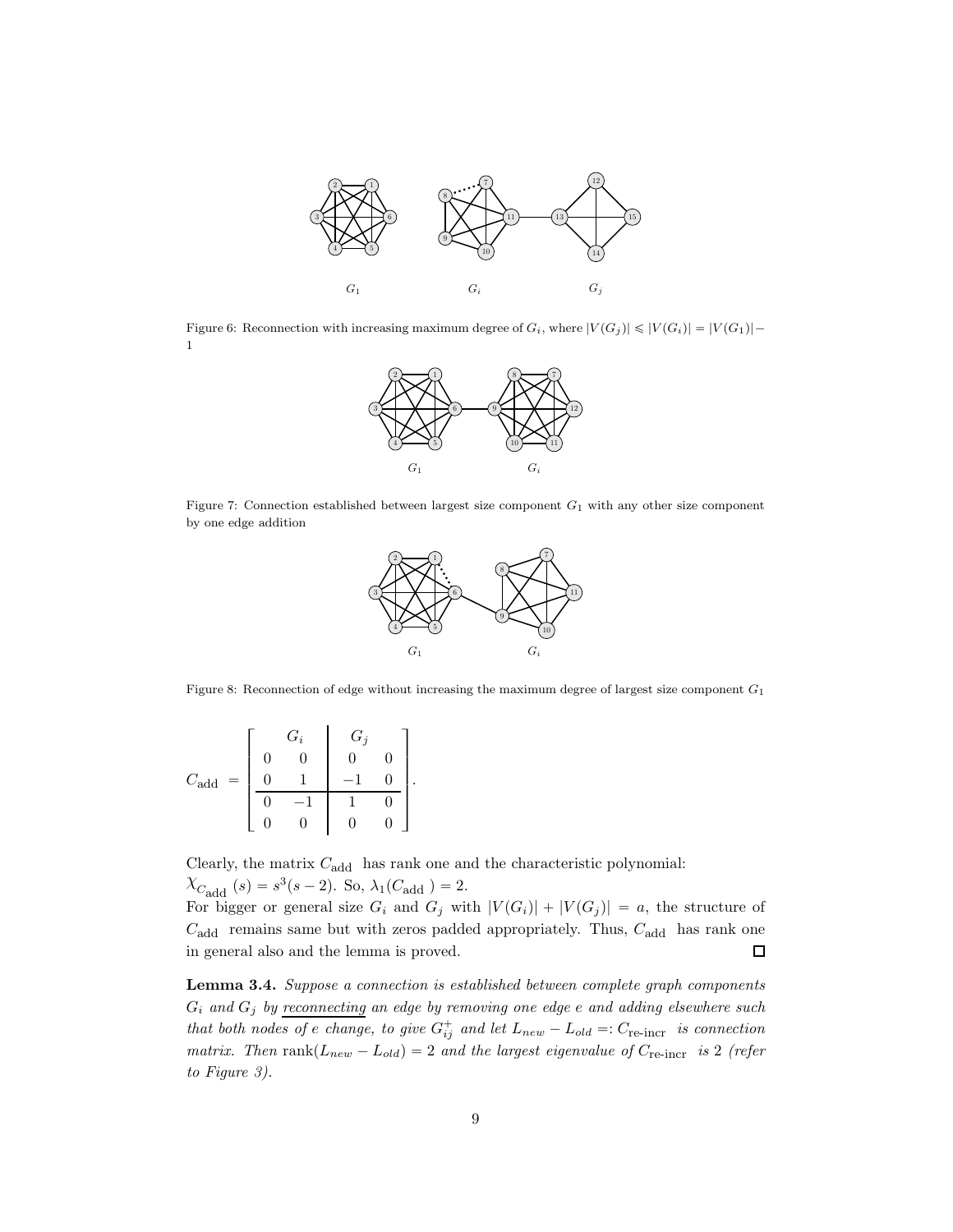Proof. Contribution to the Laplacian matrix of graph due to an edge reconnection as specified in the lemma has the following structure:

$$
C_{\text{re-incr}} = \left[ \begin{array}{rrr} & G_i & G_j \\ -1 & 1 & 0 & 0 \\ 1 & -1 & 0 & 0 \\ 0 & 0 & 1 & -1 \\ \hline 0 & 0 & -1 & 1 \end{array} \right].
$$

Clearly, the matrix  $C_{\text{re-incr}}$  has rank two and the characteristic polynomial:  $\lambda_{C_{\text{re-incr}}} (s) = s^2 (s^2 - 2^2)$ . Thus,  $\lambda_1(C_{\text{re-incr}}) = 2$ . Again, for the general case, zeros get padded appropriately and the lemma is thus proved.  $\Box$ 

<span id="page-9-1"></span>Lemma 3.5. Suppose a connection is established between complete graph components  $G_i$  and  $G_j$  by reconnecting an edge by removing one edge e and adding an edge such that only one node of e gets change, to give  $G_{ij}^+$ , and let  $L_{new} - L_{old} =: C_{re\text{-same}}$ be the connection matrix. Then rank $(L_{new} - L_{old}) = 2$  and the largest eigenvalue of  $C_{\text{re-sample}}$  is  $\sqrt{3}$  (refer to Figure [2\)](#page-7-1).

Proof. Contribution to the Laplacian matrix of graph due to an edge reconnection as specified in the lemma has the following structure:

$$
C_{\text{re-same}} = \begin{bmatrix} G_i & G_j & G_j \\ 0 & 0 & 0 & 0 & 0 \\ 0 & -1 & 1 & 0 & 0 \\ 0 & 1 & 0 & -1 & 0 \\ 0 & 0 & -1 & 1 & 0 \\ 0 & 0 & 0 & 0 & 0 \end{bmatrix}.
$$

Clearly, the matrix  $C_{\text{re-sample}}$  has rank two and the characteristic polynomial:  $\chi_{C_{\text{re-sample}}}$  (s) =  $s^3(s^2 - 3)$ . Thus,  $\lambda_1(C_{\text{re-sample}}) = \sqrt{3}$ . Again, for the general case, zeros get padded appropriately and the lemma is thus proved.  $\Box$ 

With the above lemmas, we are ready to state and prove the first main result of this paper.

<span id="page-9-0"></span>**Theorem 3.6.** : A graph  $G = (V, E)$  which is a union of complete components is a Largest Eigenvalue Local Minimizer (LELM). In other-words, for graph G of n number of vertices, m number of edges and p number of complete components of  $|V(G_i)|$  size such that  $\sum_{i=1}^p |V(G_i)| = n$  and  $m = \sum_{i=1}^p |V(G_i)| C_2$ , then  $\lambda_1(G)$  is locally minimized, i.e. minimized w.r.t. one edge reconnects, one edge removals and one edge additions (as defined in Definition 3.1). Further,  $\lambda_1(G) = \max_{i \in \{1,2,\dots,p\}} \{|V(G_i)|\}.$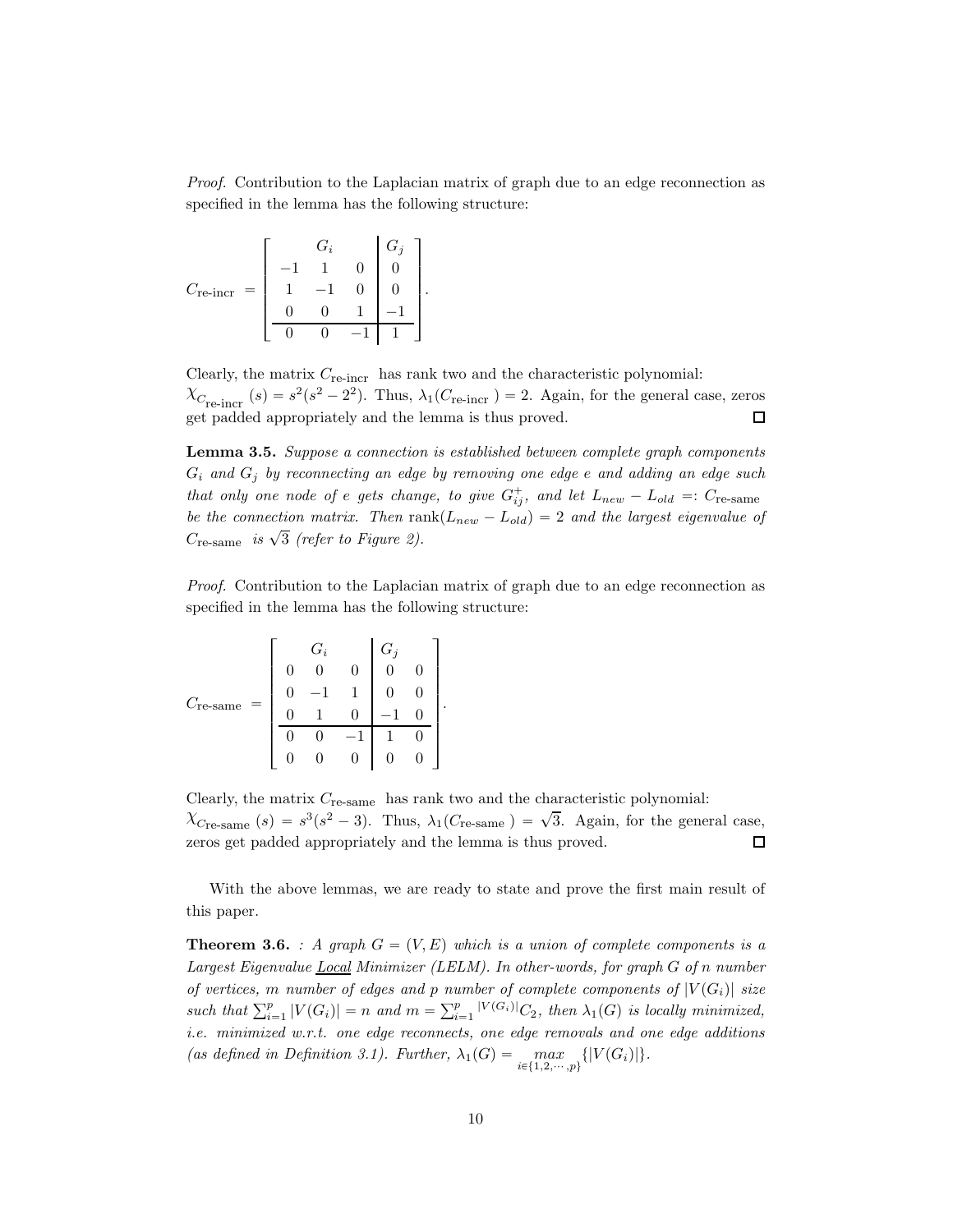*Proof.* Let  $G_1, G_2, ..., G_p$  be the components and the number of nodes involved in those components be  $|V(G_i)| = n_i$  then  $|E(G)| = \sum_{i \in \{1,2,\ldots,p\}} |V(G_i)| C_2$ . Without loss of generality, we assume that the components size have the following relation between them:  $|V(G_1)| \geq |V(G_2)| \geq |V(G_3)| \geq ... |V(G_p)| > 0$ . Thus the largest eigenvalue  $\lambda_1(G)$  of the graph G is:  $\lambda_1(G) = |V(G_1)|$ , since  $\lambda_1(L(K_{n_1})) = n_1$ . In this setup if one edge is reconnected or one edge is added, it can be connected in the following 3 ways:

**Case 1:** Between components of smaller sizes  $G_i$  and  $G_j$  such that  $|V(G_j)| \leqslant |V(G_i)| \leqslant d$  $|V(G_1)| - 2$ , i.e. both components  $G_i$  and  $G_j$  are at least two or more nodes smaller than the largest component's size  $(G_1)$ .

**Case 2:** Between component  $G_i$  and  $G_j$  with  $|V(G_j)| \leq |V(G_i)| = |V(G_1)| - 1$ .

**Case 3:** Between  $G_1$  and any other component: same size as  $G_1$  or smaller.

We now prove the theorem for each of the 3 cases. Note that for each case, we have three subcases: (a) Addition of an edge,  $(r_s)$  Removal and addition of an edge e such that only one vertex of e is changed, and  $(r<sub>i</sub>)$  Removal and addition of an edge e such that both vertices of e are changed. We are not mentioning the one edge removal for local minimizer explicitly because by removing only one edge from complete component graphs, does not change its Laplacian largest eigenvalue. Hence, this proposed graph is trivially LELM.

**Case 1:** Between components of smaller sizes  $G_i$  and  $G_j$  (without loss of generality assuming  $|V(G_i)| \geq |V(G_j)|$  such that  $|V(G_i)| \leq |V(G_1)| - 2$ , i.e. both  $G_i \& G_j$  are at least two nodes smaller than the largest component  $G_1$ :

1a) By one edge addition (refer to Figure [1\)](#page-6-0): If connection is established between  $G_i$  and  $G_j$  to give  $G_{ij}^+$  by adding an edge, then the connection matrix  $C_{\text{add}}$  of Lemma [3.3,](#page-6-1) gets added to  $L(G_i \oplus G_j)$ .

Thus, due to the edge addition in between components we get,  $L(G^{+}_{ij}) = L(G_i \oplus$  $G_j$ ) +  $C_{\text{add}}$ .

Also,  $\lambda_1(L(G_{ij}^+)) = \max_{\|x\|_2=1} x^T L(G_{ij}^+) x = \max_{\|x\|_2=1} [x^T L(G_i \oplus G_j) x + x^T C_{\text{add}} x].$ 

Using Lemma [3.3,](#page-6-1) we have  $\lambda_1(C_{\text{add}}) = 2$ , which implies that  $\lambda_1(L(G_{ij}^+)) \leq$  $\lambda_1(L(G_i \oplus G_j)) + 2 = \lambda_1(L(G_i)) + 2 \leq \lambda_1(G_1).$ 

Therefore,  $\lambda_1(G) = \max\{\lambda_1(G_1), \lambda_1(G_2), ..., \lambda_1(G_{ij}^+)\} = \lambda_1(G_1)$ . This proves that  $\lambda_1(G)$  remains same and the proposed graph G is a  $\lambda_1(G)$  local minimizer.

- 1r) One edge reconnect: If the connection established between  $G_i$  and  $G_j$  to give  $G_{ij}^+$ by reconnecting one edge, then the following two different types of  $C$  connection matrix get added to  $L(G_i \oplus G_j)$  depending upon how the reconnection of edge is done.
	- $1r_s$ ) Reconnection without increasing the maximum degree of  $G_i$  (refer to Figure [2\)](#page-7-1):

Due to the reconnection, the connection matrix  $C_{\text{re-sample}}$  of Lemma [3.5](#page-9-1) gets added and we get  $L(G_{ij}^+) = L(G_i \oplus G_j) + C_{\text{re-sample}}$ .

Also, 
$$
\lambda_1(L(G_{ij}^+)) = \max_{\|x\|_2 = 1} x^T L(G_{ij}^+) x = \max_{\|x\|_2 = 1} [x^T L(G_i \oplus G_j) x + x^T C_{\text{re-sample}} x]
$$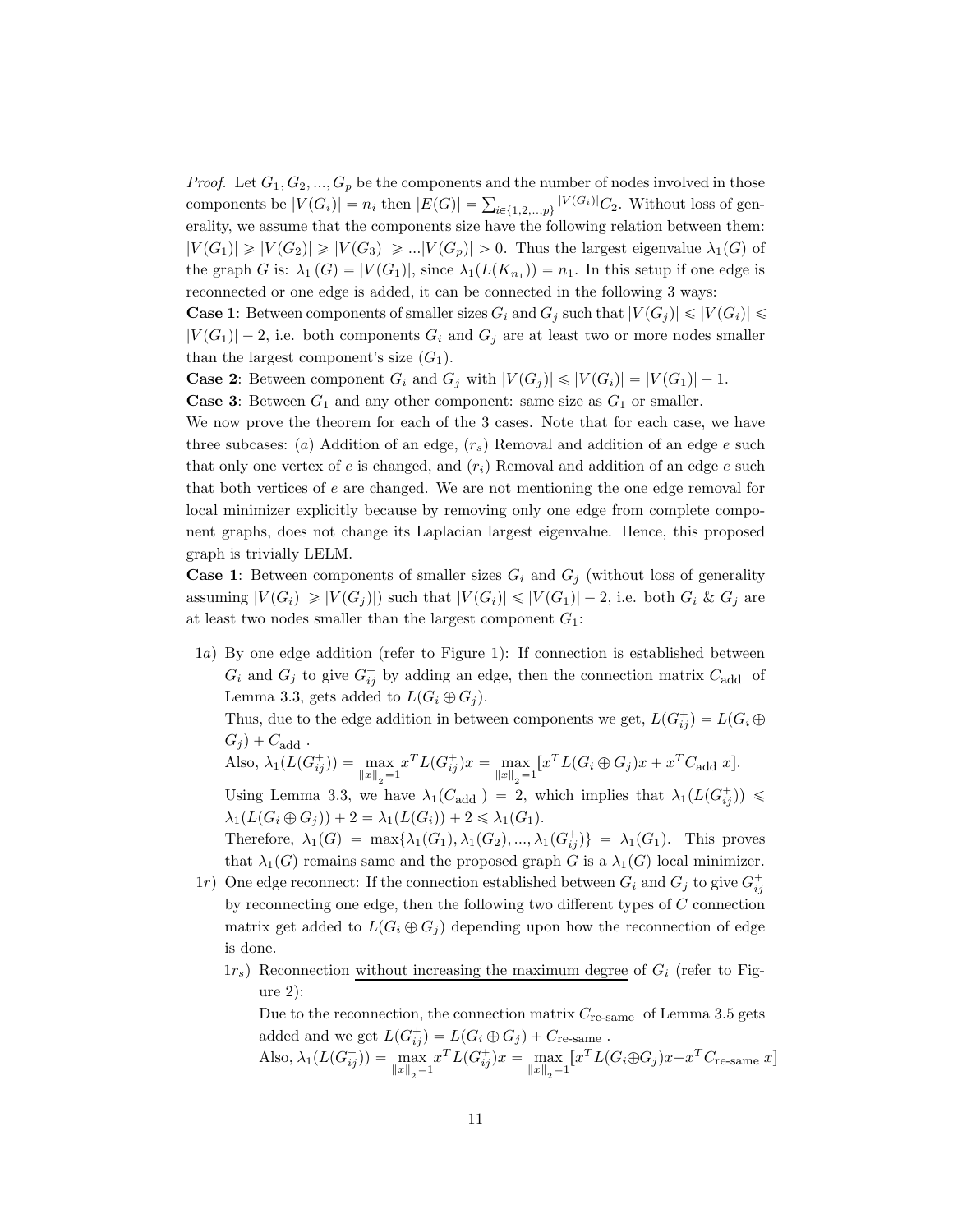Using Lemma [3.5,](#page-9-1) we have  $\lambda_1(C_{\text{re-sample}}) = \sqrt{3}$ .  $\Rightarrow \lambda_1(L(G_{ij}^+)) \leq \lambda_1(L(G_i \oplus G_j)) + \sqrt{3} = \lambda_1(L(G_i)) + \sqrt{3} < \lambda_1(L(G_i)) + 2 \leq$  $\lambda_1(G_1)$ . Therefore,  $\lambda_1(G^+) = \max{\lambda_1(G_1), \lambda_1(G_2), ..., \lambda_1(G_{ij}^+)} = \lambda_1(G_1)$ .

 $\lambda_1(G)$  remains same and our graph is local minimizer.

 $1r_i$ ) Reconnection with increasing the maximum degree of  $G_i$  (refer to Figure [3\)](#page-7-0):

Due to reconnection, the connection matrix  $C_{\text{re-incr}}$  of Lemma [3.4](#page-8-0) gets added and we get  $L(G_{ij}^+) = L(G_i \oplus G_j) + C_{\text{re-incr}}$ .

Also,  $\lambda_1(L(G_{ij}^+)) = \max_{\|x\|_2=1} x^T L(G_{ij}^+) x = \max_{\|x\|_2=1} [x^T L(G_i \oplus G_j) x + x^T C_{\text{re-incr}} x]$ Using Lemma [3.4,](#page-8-0)  $\lambda_1(C_{\text{re-incr}}) = 2$ .  $\implies \lambda_1(L(G_{ij}^+)) \leq \lambda_1(L(G_i \oplus G_j)) + 2 = \lambda_1(L(G_i)) + 2 \leq \lambda_1(G_1).$ Therefore,  $\lambda_1(G^+) = \max{\lambda_1(G_1), \lambda_1(G_2), ..., \lambda_1(G_{ij}^+)} = \lambda_1(G_1)$ .

 $\lambda_1(G)$  remains same and the proposed graph G graph is local minimizer. This completes the proof of Case 1.

**Case 2:** Between component  $G_i$  of size  $|V(G_i)| = |V(G_1)|-1$  and any other component  $G_j$  of equal or smaller size than  $G_i$  i.e.  $|V(G_j)| \leq |V(G_i)| = |V(G_1)| - 1$ :

- 2a) By one edge addition (refer to Figure [4\)](#page-7-2): Suppose connection is established between  $G_i$  and  $G_j$  to give  $G^+_{ij}$  by adding an edge (using Proposition [2.2](#page-4-2) b),  $\lambda_1(G_{ij}^+) > |V(G_i)| + 1 = |V(G_1)| = \lambda_1(G_1).$  $\lambda_1(G^+) = \max\{\lambda_1(G_1), \lambda_1(G_2), ..., \lambda_1(G_{ij}^+)\} = \lambda_1(G_{ij}^+) > \lambda_1(G_1)$ . Thus, proposed graph  $G$  is a local minimizer.
- $2r$ ) One edge reconnect: Suppose connection is established between  $G_i$  and  $G_j$  to give  $G_{ij}^+$  by relocating an edge, then following two different type of C connection matrix gets added to  $L(G_i \oplus G_j)$  depending upon how reconnection of edge is done.
	- $2r<sub>s</sub>$ ) Reconnection without increasing the maximum degree of  $G<sub>i</sub>$  (refer to Figure [5\)](#page-7-3):

Due to reconnection, we get  $L(G_{ij}^+) = L(G_i \oplus G_j) + C_{\text{re-sample}}$ . Also,  $\lambda_1(L(G_{ij}^+)) = \max_{\|x\|_2 = 1} x^T L(G_{ij}^+) x = \max_{\|x\|_2 = 1} [x^T L(G_i \oplus G_j) x + x^T C_{\text{re-sample}} x]$ Using Lemma [3.5,](#page-9-1)  $\lambda_1(\overset{2}{C}_{\text{re-same}}) = \sqrt{3}$ .  $\lambda_1(L(G_{ij}^+)) \leq \lambda_1(L(G_i \oplus G_j)) + \sqrt{3} = \lambda_1(L(G_i)) + \sqrt{3} = \lambda_1(L(G_1)) + \sqrt{3} - 1.$ So, in case of reconnecting without increasing maximum degree, we use the following relation:

 $\lambda_1(G_i) = \lambda_1(G_1) - 1 < \lambda_1(G_{ij}^+) \leq \lambda_1(G_1) + \sqrt{3} - 1.$ 

Thus,  $\lambda_1(G_1) \leq \lambda_1(G^+) \leq \lambda_1(G_1) + \sqrt{3}-1$  implies  $\lambda_1(G^+)$  either increases or remains same. Therefore again the proposed graph G graph is an LELM.

 $2r_i$ ) Reconnection with increasing the maximum degree of  $G_i$  (refer to Figure [6\)](#page-8-1): Suppose connection is established between  $G_i$  and  $G_j$  to give  $G^+_{ij}$  by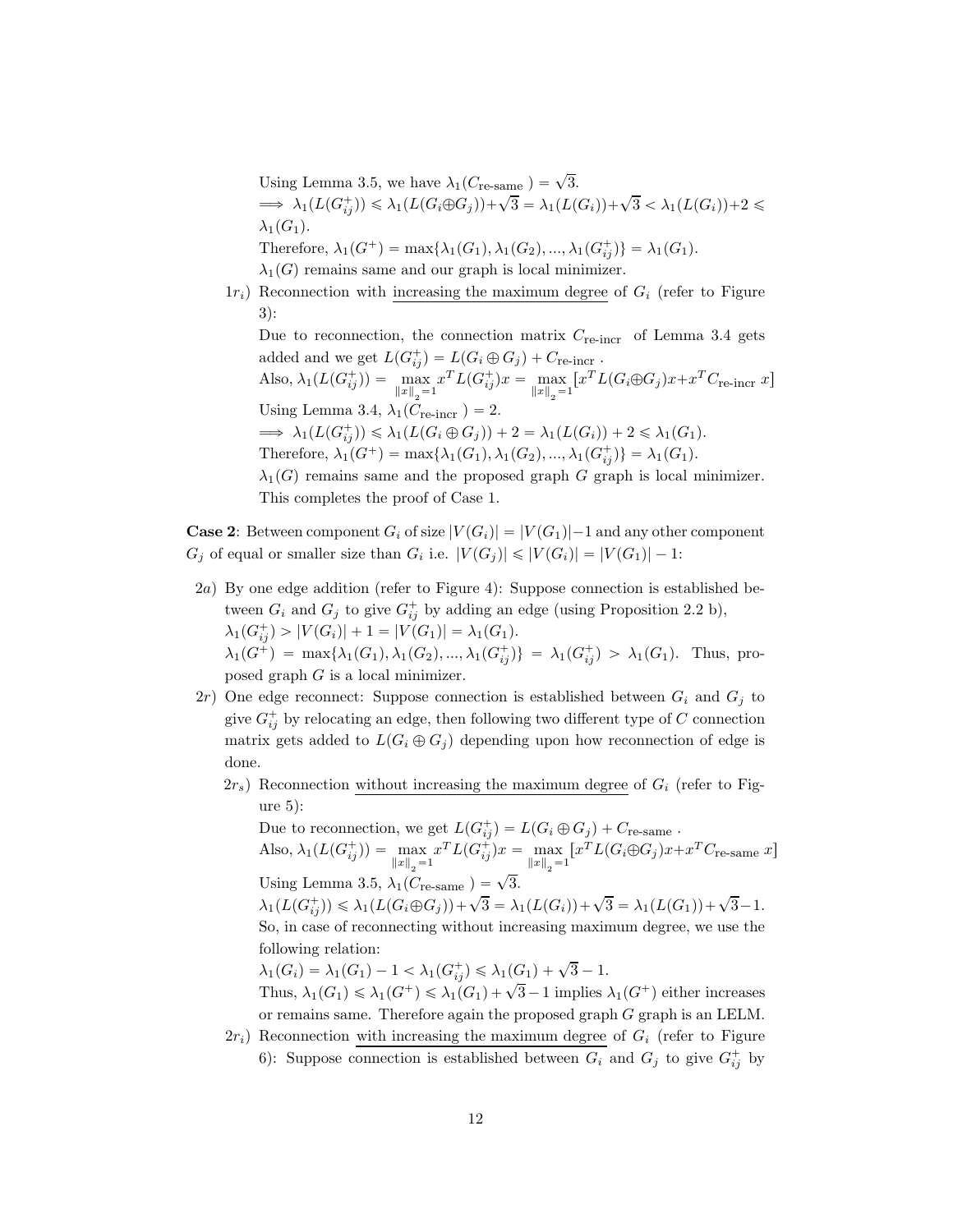reconnecting an edge with increasing maximum degree of  $G_i$ , we get: (using Proposition [2.2\)](#page-4-2),  $\lambda_1(G_{ij}^+) > |V(G_i)| + 1 = |V(G_1)| = \lambda_1(G_1)$ .  $\lambda_1(G^+) = \max\{\lambda_1(G_1), \lambda_1(G_2), ..., \lambda_1(G_{ij}^+)\} = \lambda_1(G_{ij}^+).$  Hence,  $\lambda_1(G)$  increases. Thus, the proposed graph  $G$  is an LELM.

This completes the proof of Case 2.

**Cases 3:** Between  $G_1$  and any other component:

- 3a) By one edge addition (refer to Figure [7\)](#page-8-2): Before addition of edge, we have  $\lambda_1(G) = |V(G_1)|$ . Then connection is established in two ways: between two largest size components and between largest and any other size components. Thus, addition of edge between components  $K_{|V(G_1)|}$  and  $K_{|V(G_i)|}$  leads to  $\lambda_1(G) > |V(G_1)|$  (using Proposition [2.2\)](#page-4-2)[\[13\]](#page-20-8), [\[3\]](#page-20-2)). Therefore, the proposed graph is a  $\lambda_1(G)$  local minimizer (LELM).
- $3r$ ) Reconnecting of edge with or without increasing the maximum degree of  $G_1$ (refer to Figure [8\)](#page-8-3): Here, the connection is established in cases with largest size component  $G_1$  by re-connecting  $K_{|V(G_1)|}$  and  $K_{|V(G_i)|}$  either by increasing maximum degree of  $G_1$  or not; similarly like addition of edge, the reconnection leads to  $\lambda_1(G) > |V(G_1)|$  (using Proposition [2.2\)](#page-4-2)[\[13](#page-20-8)], [\[3](#page-20-2)]). Hence the proposed graph G is again an LELM for this case also.

<span id="page-12-0"></span>This completes the proof of Case 3 and also the proof of the theorem.

<span id="page-12-2"></span> $\Box$ 

# 4. Main results: globally optimal graphs

In this section we obtain sufficient conditions for the union of complete graphs to be a global minimizer of the largest eigenvalue. The first main result of this section (Theorem [4.1\)](#page-12-1) is a slight improvement (though claimed and proved on the complement graph using different proof techniques) to Proposition [2.4.](#page-5-1) The second main result of this section (Theorem [4.2\)](#page-13-0) is a generalization to the case of more than two components and also gives the first one as a corollary, except the case of equality within the sufficient condition, Equation [\(1\)](#page-12-2).

<span id="page-12-1"></span>**Theorem 4.1.** Consider graph  $G = (V, E)$  of n number of vertices and m number of edges consisting of two complete components  $K_{\ell}$  and  $K_{n-\ell}$ , i.e.  $m = |E(G)| =$  ${}^{\ell}C_2 + {}^{n-\ell}C_2$ . Let without loss of generality  $\ell \leq \frac{n}{2}$ . Assume

$$
\ell - \frac{2\ell^2}{n} \leqslant 1. \tag{1}
$$

Then the graph  $G = K_{\ell} \bigcup K_{n-\ell}$  is a Largest Eigenvalue Global Minimizer (LEGM).

*Proof.* : This proof involves two cases depending on whether the inequality  $\ell - \frac{2\ell^2}{n}$  $\frac{n}{n} \leq 1$ is strict (Case 1) or holds with equality (Case 2).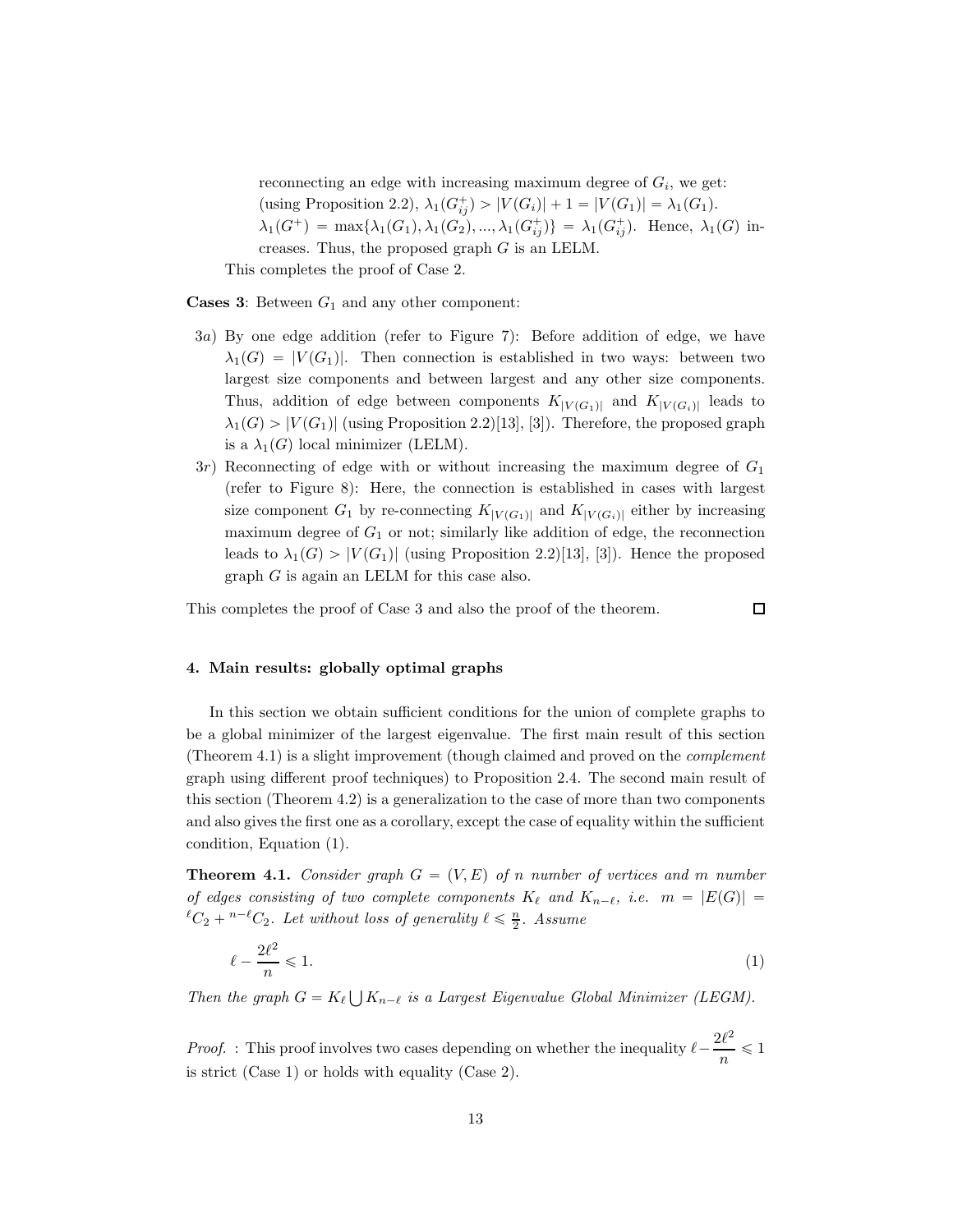Case 1:  $\ell - \frac{2\ell^2}{n}$  $\frac{n}{n}$  < 1. First notice that when  $\ell = \frac{n}{2}$  $\frac{n}{2}$ , we get  $\ell - \frac{2\ell^2}{n}$  $\frac{n}{n}$  = 0 and  $\ell < \frac{n}{2}$  $\frac{n}{2}$  is same as  $0 < \ell - \frac{2\ell^2}{n}$  $\frac{n}{n}$ . Hence, the assumption in the theorem gives  $0 \leq \ell - \frac{2\ell^2}{n}$  $\frac{\infty}{n} \leq 1$ . In order to prove the theorem, we obtain the average degree of the graph. Average degree  $(d_{avg})$  of the graph  $G = K_{\ell} \bigcup K_{n-\ell}$ :

$$
d_{avg} = \frac{2m}{n} = \frac{2}{n} \left\{ \frac{\ell^2 - \ell}{2} + \frac{(n - \ell)^2 - (n - \ell)}{2} \right\},
$$
  
=  $\frac{1}{n} \left\{ 2\ell^2 + n^2 - 2n\ell - n \right\},$   
=  $n - \ell - 1 - \left( \ell - \frac{2\ell^2}{n} \right).$ 

We use that the maximum degree of the graph,  $\Delta \geq d_{avg}$ . In fact, we also use that  $\Delta$  should be an integer which implies  $\Delta \geq \lceil d_{avg} \rceil$ . If  $0 \leq \ell - \frac{2\ell^2}{n} < 1$ , then the maximum degree,  $\Delta \geq n - \ell - 1$ .

Using Proposition [2.2a](#page-4-2)), for any graph that has as many edges as m, we get  $\lambda_1(G) \geq$  $\Delta + 1$  and thus  $\lambda_1(G) \geq n - \ell$  for any graph having as many edges as  $G = K_{\ell} \bigcup K_{n-\ell}$ . For the proposed graph G, the largest eigenvalue of the graph,  $\lambda_1(G) = \max\{\ell, n-\ell\}$  $n - \ell$ .

Hence, the proposed graph G of theorem  $K_{\ell} \bigcup K_{n-\ell}$  is an LEGM. Case 2:  $\ell - \frac{2\ell^2}{n}$  $\frac{n}{n} = 1.$  $\ell - \frac{2\ell^2}{n}$  $\frac{1}{n} = 1 \implies 2\ell^2 - n\ell + n = 0$ whose roots are:  $\ell = \frac{n \pm \sqrt{n^2 - 8n}}{4}$ 

 $\frac{1}{4}$ . Notice that for  $\ell$  to be an integer the discriminant  $n^2 - 8n$  needs to be a perfect square, i.e.  $n^2 - 8n = p^2$ , where  $p \in \mathbb{Z}^+$ .

It is easy to verify that a non-negative integer solution n exists only for  $n = 9$  in which case  $\ell = 3$ .

For this case, i.e.  $K_3 \bigcup K_6$ , we have  ${}^3C_2 + {}^6C_2 = 3 + 15 = 18$  edges, and  $\lambda_1(G) = 6$ . For this case, through a brute force exhaustive search for 18 edges, we conclude that  $K_3 \bigcup K_6$  is an LEGM. (see also Example [6.1\)](#page-18-1).

This completes the proof of Theorem [4.1.](#page-12-1)

<span id="page-13-1"></span> $\Box$ 

We now generalize Theorem [4.1](#page-12-1) and Proposition [2.6](#page-5-4) to p, with  $p > 2$ , components.

<span id="page-13-0"></span>**Theorem 4.2.** : Consider graph  $G$  of n number of vertices and m number of edges consisting of p complete components  $K_{n_1}, K_{n_2}, \ldots K_{n_p}$  such that  $\sum_{i=1}^p n_i = n$  and  $m = |E(G)| = \sum_{i=1}^{p} {}^{n_i}C_2$ . Let without loss of generality  $n_1 \geq n_2 \geq \ldots \geq n_p$ . Assume n  $\overline{2}$ 2  $\overline{2}$ 

$$
n_1 - \frac{n_1^2 + n_2^2 + \ldots + n_p^2}{n} < 1. \tag{2}
$$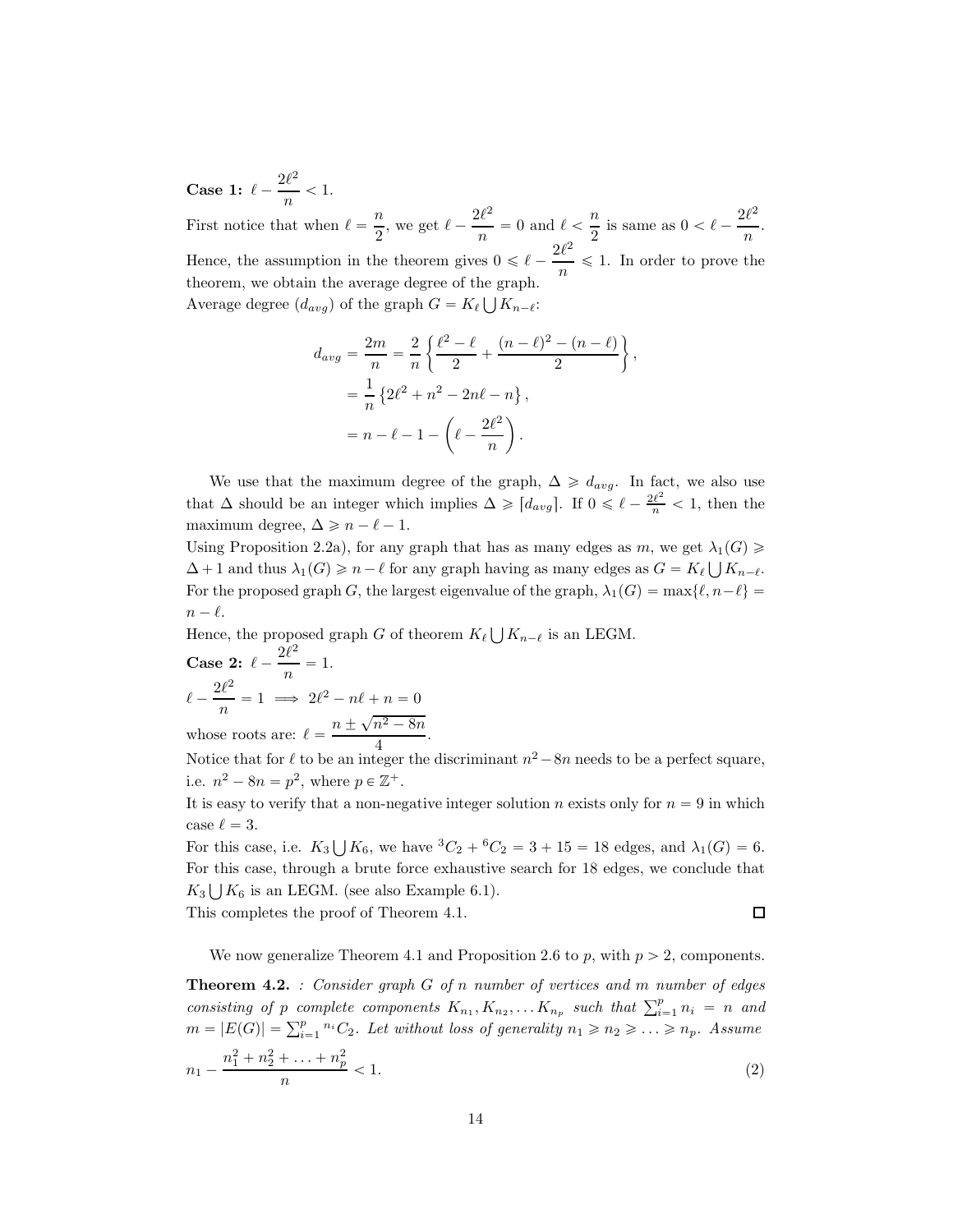Then the graph  $G = K_{n_1} \bigcup K_{n_2} \dots \bigcup K_{n_p}$  is a Largest Eigenvalue Global Minimizer  $(LEGM).$ 

*Proof.* : For the graph  $G = K_{n_1} \bigcup K_{n_2} \dots \bigcup K_{n_p}$ , first notice that  $n_1 - \frac{n_1^2 + n_2^2 + \dots + n_p^2}{n} \geq$ 0.

This is because

$$
\frac{n \times n_1 - (n_1^2 + n_2^2 + \dots + n_p^2)}{n} = \frac{n_2(n_1 - n_2) + n_3(n_1 - n_3) + \dots + n_p(n_1 - n_p)}{n}
$$

and thus only when  $\frac{n}{p} \in \mathbb{Z}$  (and hence  $\frac{n}{p} = n_1 = n_2 = \ldots = n_p$ , we have  $n_1$  $\frac{n_1^2 + n_2^2 + ... + n_p^2}{n} = 0$ . For any other value of n and of  $n_i$ , we have  $0 < n_1 - \frac{n_1^2 + n_2^2 + ... + n_p^2}{n}$ and thus  $0 \le n_1 - \frac{n_1^2 + n_2^2 + \dots + n_p^2}{n}$  in general. The average degree  $(d_{avg})$  of the graph:

$$
d_{avg} = \frac{2m}{n} = 2\sum_{i=1}^{p} \frac{n_i C_2}{n},
$$
  
= 
$$
\sum_{i=1}^{p} \frac{n_i^2 - n_i}{n} = \frac{n_1^2 + n_2^2 + \dots + n_p^2 - n}{n},
$$
  
= 
$$
n_1 - 1 - (n_1 - \frac{n_1^2 + n_2^2 \dots + n_p^2}{n}).
$$

We next use that the maximum degree of the graph,  $\Delta \geq d_{avg}$ . We also know that  $\Delta$ should be an integer which implies  $\Delta \geq \lceil d_{avg} \rceil$ . If  $0 \leq n_1 - \frac{n_1^2 + n_2^2 ... + n_p^2}{n} < 1$ , then the maximum degree  $\Delta \geq n_1 - 1$ .

Using Proposition [2.2a](#page-4-2)), for any graph that has as many edges as m, we get:  $\lambda_1(G) \geq$  $\Delta + 1 \implies \lambda_1(G) \geq n_1.$ 

Finally, it remains to show that the proposed graph G satisfies  $\lambda_1(G) = n_1$ . Since,  $n_1 \geq n_i$  and  $\lambda_1(K_{n_i}) = n_i$ , we conclude that graph proposed is LEGM. This completes the proof of Theorem [4.2.](#page-13-0) □

**Remark 4.3.** Theorem [4.1](#page-12-1) (and Theorem [4.2,](#page-13-0) for the number of components greater than two case) establish that when two components are of 'almost similar sizes' or the largest component is 'much larger than the smallest', we get a Largest Eigenvalue Global Minimizer graph. Both sufficient conditions, equations  $(1)$  and  $(2)$  are to be viewed as a relaxation on the condition ' $\alpha$  is factor of n' in Proposition [2.6.](#page-5-4) This is elaborated as follows. From Proposition [2.6,](#page-5-4) it is clear that for any integer  $n_1$ , when we have  $\bigcup_{i=1}^p K_{n_1}$ , then this graph is an LEGM. Intuitively, by addition of a 'sufficiently small' component  $K_{n_{p+1}}$ , i.e. when  $0 < n_{p+1} \ll n_1$ , then LEGM would continue to hold. On the other hand, when  $n_p$  is 'slightly smaller' than  $n_1$ , then too LEGM would continue to hold. In other words, not just when all components are of same size but when the components are 'quite homogeneous' or some of them are relatively 'negligibly small', then also LEGM property continues to hold: in that sense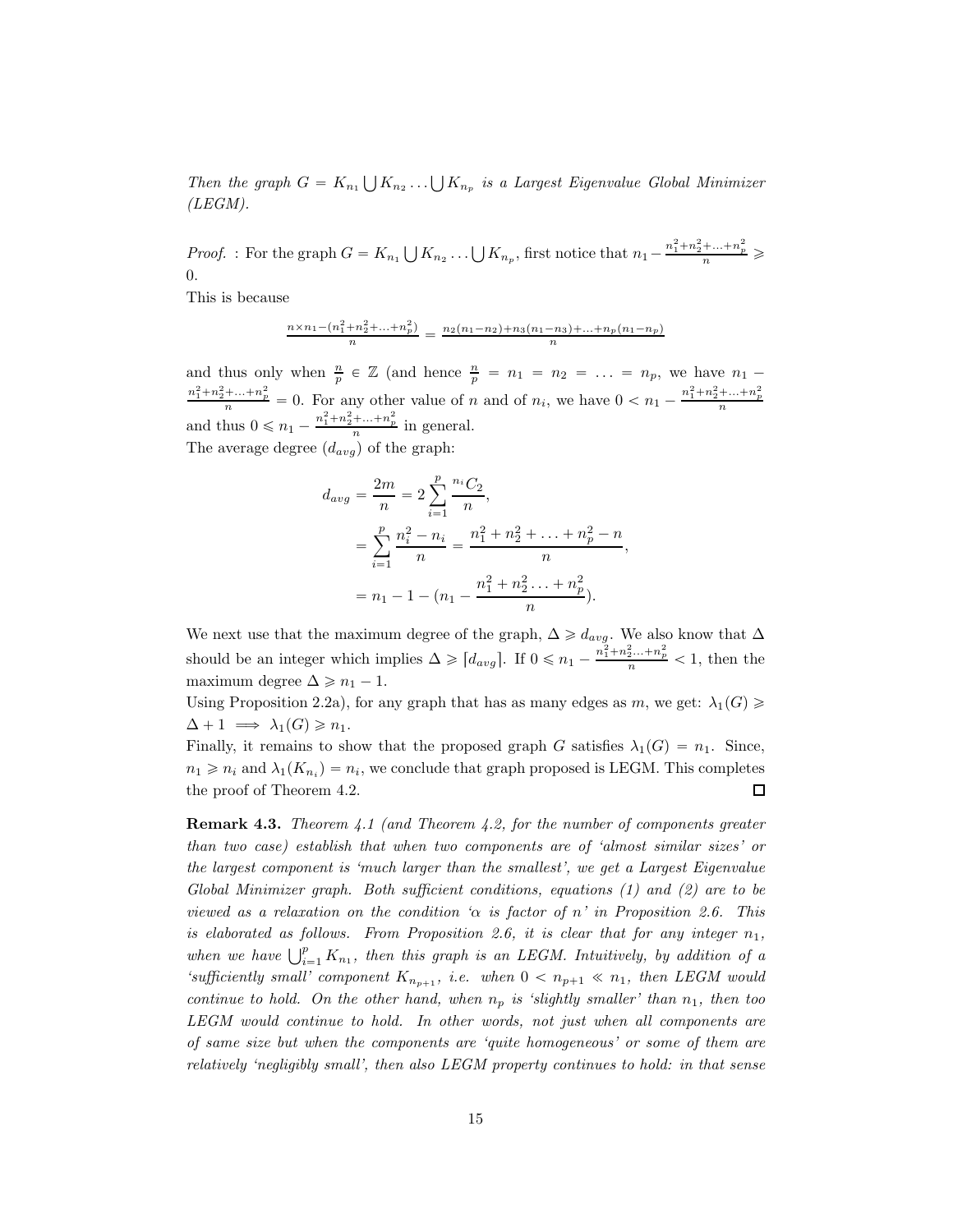the sufficient condition  $n_1 - \frac{n_1^2 + n_2^2 + \ldots + n_p^2}{n}$  $\frac{p}{n}$  < 1 is a relaxation of the condition ' $\alpha$ is factor of  $n'$  of Proposition [2.6.](#page-5-4)

Theorem 4.4. Consider the algorithm below that takes n (number of vertices) and mdesired (desired number of edges) as an input. Suppose the algorithm terminates with  $m_{actual} = m_{desired}$ , then the constructed graph is LELM. If the sufficient condition of Theorem  $4.2$  is met, then this proposed graph is also LEGM. Within the class of graphs which are LELM, this procedure gives the least  $\lambda_1$ .

Proof. The claims in the theorem are straight forward and hence we summarize and dwell on only the key arguments. The algorithm constructs components: largest first and then smaller, etc. until all vertices are used up and the maximum number of edges (up to  $m_{desired}$ ) are accommodated.

- By construction, the obtained graph is clearly LELM.
- Within the 'the while loop', the condition  $x_i \leqslant n_i^{rem}$  ensures that the new components do not exceed the remaining number of vertices.
- Equation [\(4\)](#page-16-0) ensures that  $\ell_i$  is as large as possible for a given component size  $x_i$ .
- Equation [\(3\)](#page-16-1) ensures that the  $\ell_i$  components, each of  $x_i$  vertices, do not exceed the remaining number of vertices.

Thus, the construction procedure attempts to accommodates the desired number of edges with as small size components of complete graphs  $K_{x_i}$  as possible and hence is an LELM with least  $\lambda_1 = x_1$ .  $\Box$ 

<span id="page-15-0"></span>Note that when the algorithm terminates, but with  $m_{desired} > m_{actual}$ , then the difference  $m_{desired} - m_{actual} \le n-2$ : this can be seen easily and is hence not pursued. Obtaining a better upper bound is worth pursuing further.

<span id="page-15-1"></span>**Remark 4.5.** Equations [\(3\)](#page-16-1) and [\(4\)](#page-16-0) within Algorithm [1](#page-15-0) are to be understood as follows. It is understandable that to have  $\lambda_1$  low, the complete components need to be individually of a small sizes. This is achieved by taking the min  $x_i$  satisfying equations ([3](#page-16-1)) and ([4](#page-16-0)). The condition  $x_i \leqslant n_i^{rem}$  is about how many vertices are available for the next graph construction. For each  $x_i$ , the number of components  $K_{x_i}$  is  $\ell_i$ . Each component of size  $x_i$  accommodates  ${}^{x_i}C_2$  edges and we try to have as many such components of size  $x_i$  as possible given the total remaining number of vertices  $n_i^{rem}$ , this is captured by  $\ell_i \leq \frac{n_i^{rem}}{x_i}$ . Finally, given a size  $x_i$ , it is required that the number of components  $\ell_i$  of that size should be as large as possible to accommodate the desired (or yet to be accommodated) number of edges: this is ensured by Equation  $(4)$ . Loosely speaking, increasing  $x_i$  helps in accommodating more edges, at the cost of a larger  $\lambda_1$ and less number of components  $\ell_i$ . On the other hand, smaller  $x_i$  aids in decreasing  $\lambda_1$ , but would perhaps be unable to accommodate enough edges.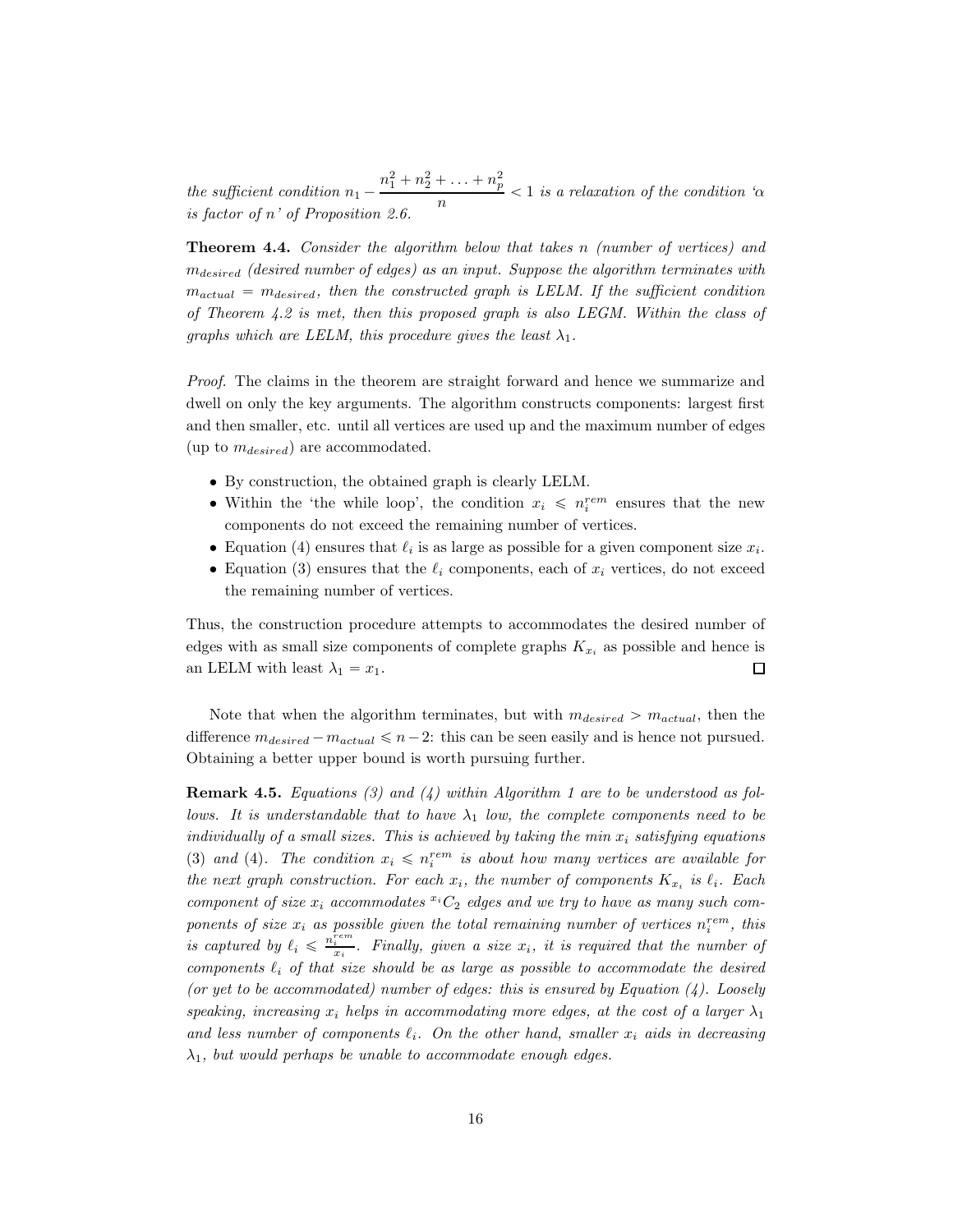# Algorithm 1: Edges inclusion in the graph

**Input:** Vertices count:  $n$ , number of edges desired:  $m_{desired}$ .

**Output:** Number of components  $p$ , their sizes and the number of edges actually accommodated mactual.

**Initialize**  $i = 1$ , the number of vertices in the graph  $n_1^{rem} := n$  and the desired number of edges to be accommodated in the graph  $E_1^{rem} := E_{d_1} = m_{desired}$ . while  $E_{i+1}^{rem} > 0$  and  $n_{i+1}^{rem} > 0$ , do

<span id="page-16-1"></span>Get  $x_i$ ,  $\ell_i$  by the following minimization:  $\arg \min x_i \in \mathbb{Z}^+$ ,  $x_i \leq n_i^{rem}$ such that there exists  $l_i \in \mathbb{Z}^+$  satisfying [\(3\)](#page-16-1) & [\(4\)](#page-16-0):  $\ell_i \leqslant \frac{n_i^{rem}}{r_i}$ (3)

<span id="page-16-0"></span>
$$
\ell_i \leq x_i
$$
  

$$
\ell_i \leq C_2 \leq E_i^{rem} < (\ell_i + 1) \leq C_2
$$

 $E_{i+1}^{rem} := E_i^{rem} - \ell_i^{x_i} C_2$  and  $n_{i+1}^{rem} := n_i^{rem} - \ell_i x_i;$ 

end

**Result:** Suppose at  $i = s$ , one or both of the conditions,  $E_{i+1}^{rem} > 0$  or

 $n_{i+1}^{rem} > 0$  gets violated, then the following are defined as the output.

- 1. The actual number of edges the constructed graph accommodates,
	- $m_{actual} := \sum_{i=1}^{s} \ell_i^{x_i} C_2 = |E(G)|.$
- 2. The number of components of the graph,  $p = \sum_{i=1}^{s} \ell_i$ .
- 3. The LELM graph  $G := K_{x_1} \bigcup$  $l_1$ times  $K_{x_2} \bigcup \cdots \bigcup K_{x_s}$  $K_{x_s}$ , and  $\lambda_1(G) = x_1$ <br> $\ell_s$ times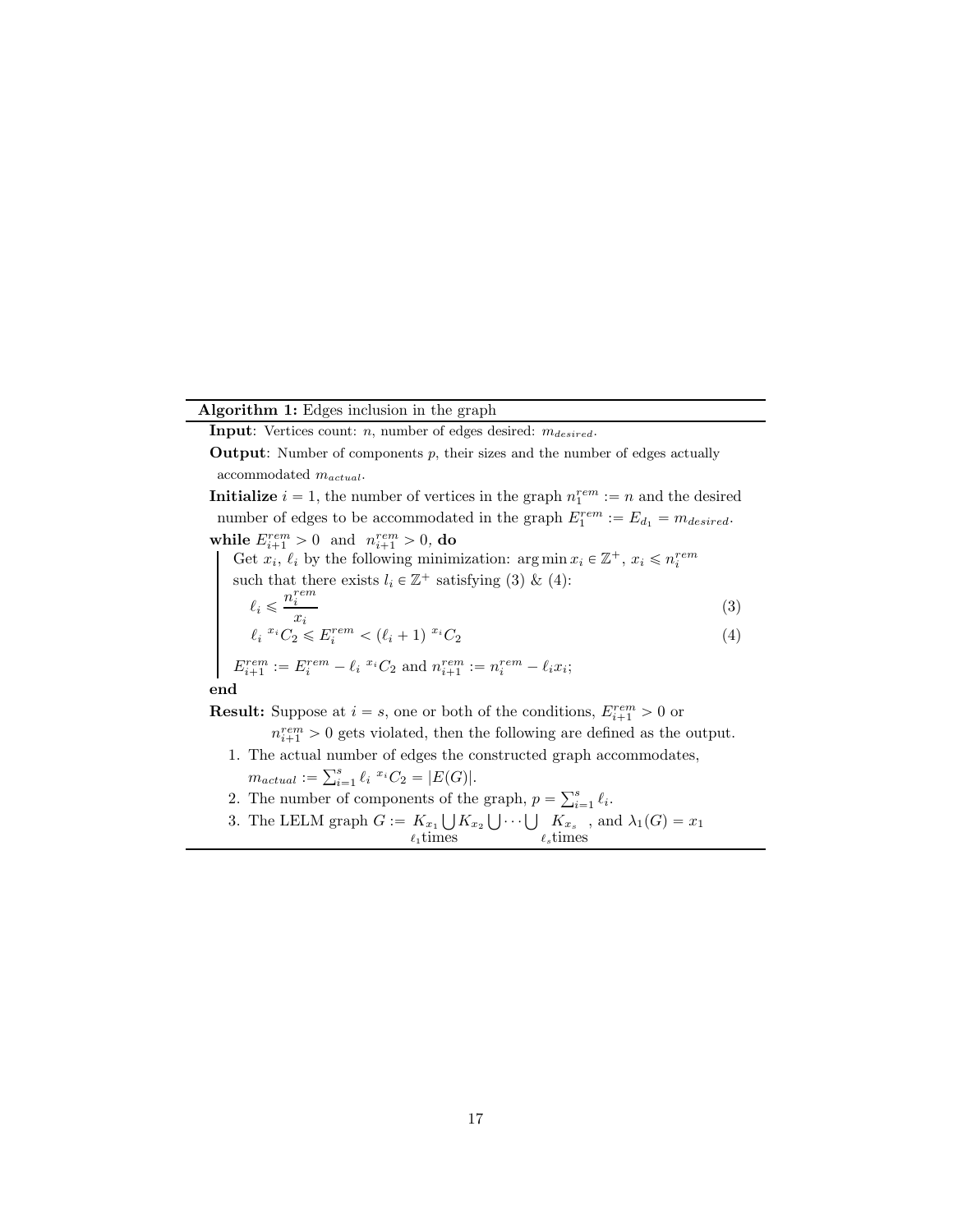#### <span id="page-17-0"></span>5. Circulant matrices

Propositions [2.1](#page-4-0) and [2.2](#page-4-2) are about relations between the Laplacian eigenvalues for a graph and its complement, and about the max degree  $\Delta$  providing a lower bound for the max eigenvalue. In particular, the lower bound  $\Delta + 1$  is tight for the case when the graph contains a star node, i.e. the domination number (see Footnote [2\)](#page-4-1) is 1. This naturally suggests that a relatively equitable distribution of edges that keeps the max-degree  $\Delta$  low helps in keeping the maximum eigenvalue  $\lambda_1$  also low.

Circulant matrices are such matrices: they are regular and contain a symmetry that indeed makes them LEGM for certain cases; we pursue this link in this section.

A matrix  $C \in \mathbb{R}^{n \times n}$  is called circulant if each entry  $c_{i,j}$ , the entry in *i*-th row and j-th column satisfies:  $c_{i,j} = c_{i+k,j+k}$ , where the indices are considered to be modulo-n and - for this reason, and just for this sentence - indices i, j vary from 0 to  $n - 1$ . It is well-known (see  $[1]$ ) that the set of circulant matrices form an *n*-dimensional subspace of  $\mathbb{R}^{n \times n}$ , and the entries of only the first row of C need to be specified for specifying C. A circulant graph is one whose Laplacian is a circulant matrix, after a permutation/re-ordering of the nodes, if needed. Define the matrix  $J \in \mathbb{R}^{n \times n}$  such that  $J_{ij} = 1$  for all  $i, j \in \{1, 2, \dots, n\}$ . Notice that  $nI - J$  is a circulant matrix with generating row as  $[n - 1, -1, -1, \cdots, -1]$ . The Laplacian of this circulant graph is same as the Laplacian of  $K_n$ , i.e.  $nI - J$ . This means that if  $G^m$  is a circulant graph, then so is its complement  $G^c$ .

We pursue further with Problem [1.2](#page-2-2) and note that the DFT of the first row of a circulant matrix  $C$  are exactly the eigenvalues of  $C$ . Given integers  $n$  and  $m$ , the number of vertices and edges, due to the implicit regularity of a circulant graph,  $2 \times m$ has to be divisible by n for a circulant graph  $G(V, E)$  to exist such that  $|V| = n$  and  $|E| = m$ .

Below is our first result in this context. We then come up with examples in the following section.

**Theorem 5.1.** Consider positive integers n and m satisfying the relation that n is a factor of  $2m$ , and  $\frac{2m}{n} + 1$  is a factor of n. Then, the following hold.

- 1. There exists a circulant graph  $G_c^m$  having n vertices and m edges.
- 2.  $G_c^m$  is an LEGM.
- 3. The first row of the adjacency matrix of  $G_c^m$  solves Problem [1.2.](#page-2-2)
- 4.  $G_c^c$ , the complement of  $G_c^m$ , is also a circulant graph and has the highest algebraic connectivity, i.e.  $G_c^c$  is an ACM.

*Proof.* Notice that the condition on m is just that one can construct  $G := \bigcup K_i$ ,  $\ell$  times with  $i := \frac{2m+n}{n}$  and  $\ell := \frac{n}{i}$ . By a careful renumbering of the vertices in G, it is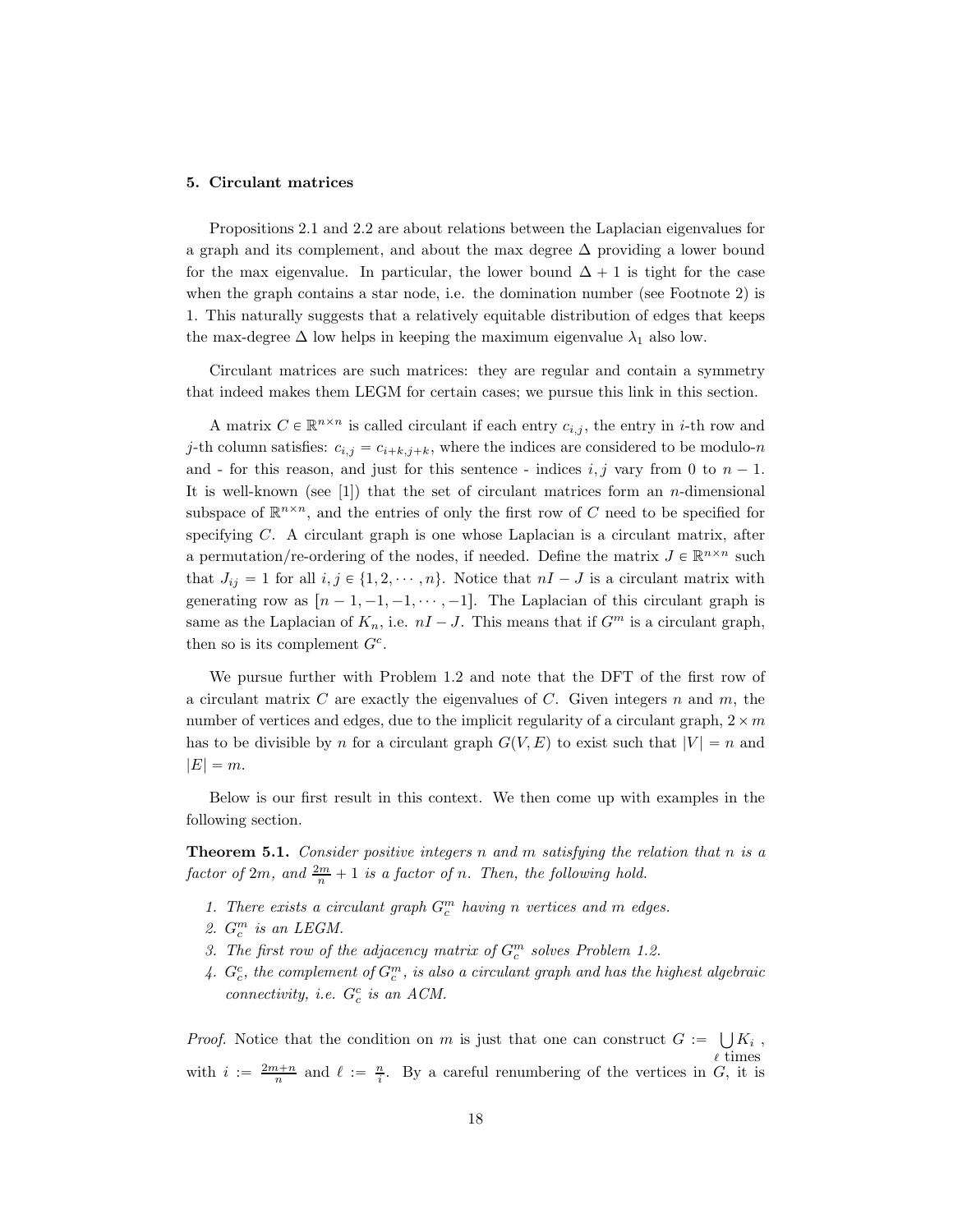possible to obtain a circulant graph  $G_c$ . Note that renumbering of vertices is merely premultiplying and postmultiplying the Laplacian  $L$  by permutation matrices  $P$  and  $P<sup>T</sup>$ , a unitary similarity transformation, does not change the eigenvalues of L.  $\Box$ 

Of course, the condition specified in the theorem is only a sufficient condition for a circulant matrix to be an LEGM. Examples [6.1](#page-18-1) and [6.2](#page-19-1) are included in the next section: The former (i.e. Example [6.1\)](#page-18-1) is when the sufficient condition of Theorem [4.1](#page-12-1) is met with equality, and, and the resulting union of complete components is an LEGM. Further, this case also admits a circulant matrix, which also is an LEGM, though it is not a union of complete components. The latter (Example [6.2\)](#page-19-1) is a circulant matrix that has  $\lambda_1$  significantly higher than the corresponding LELM constructed for  $n = 9$ and  $m = 18$ .

# <span id="page-18-0"></span>6. Examples

In this section we consider some examples. Table [1](#page-18-2) contains many typical values of n and m (the total number of vertices and edges) and also lists which are LEGM (in addition to being LELM). Some more examples are elaborated here.

<span id="page-18-2"></span>

| $\boldsymbol{n}$ | m   | $K_i$               | $\lambda_1$ | LEGM/LELM   |
|------------------|-----|---------------------|-------------|-------------|
| 9                | 10  | 4, 3, 2             | 4           | LEGM        |
| 9                | 12  | 4, 4                | 4           | LEGM        |
| 10               | 16  | 5, 4                | 5           | <b>LEGM</b> |
| 10               | 20  | 5, 5                | 5           | <b>LEGM</b> |
| 15               | 34  | 7, 5, 3             | 7           | <b>LELM</b> |
| 20               | 22  | 4, 4, 4, 2, 2, 2, 2 | 4           | <b>LEGM</b> |
| 20               | 50  | 8, 6, 4, 2          | 8           | LELM        |
| 25               | 66  | 8, 8, 4, 3, 2       | 8           | LELM        |
| 25               | 132 | 12, 12              | 12          | <b>LEGM</b> |
| 30               | 235 | 22, 2, 2, 2, 2      | 22          | LELM        |
| 32               | 136 | 10, 10, 10, 2       | 10          | LEGM        |

Table 1:  $\lambda_1$  for complete components  $K_i$  having n vertices and m edges

<span id="page-18-1"></span>**Example 6.1.** In this example, the sufficient condition Inequality  $(1)$  is satisfied with an equality and is not captured by Proposition [2.4,](#page-5-1) but handled by Theorem [4.1.](#page-12-1) Suppose the number of vertices,  $n = 9$  and the number of edges,  $m = 18$ .

- The LELM graph is  $K_6 \bigcup K_3$  with  $\lambda_1(K_6 \bigcup K_3) = 6$ , and by a simple exhaustive brute-force search, this also is an LEGM.
- Further, the circulant graph  $G_c$  with degree 4, represented by the circulant adjacency matrix having its first row as  $[0\ 0\ 1\ 0\ 1\ 0\ 1\ 0]$  also has  $\lambda_1(G_c) = 6$ .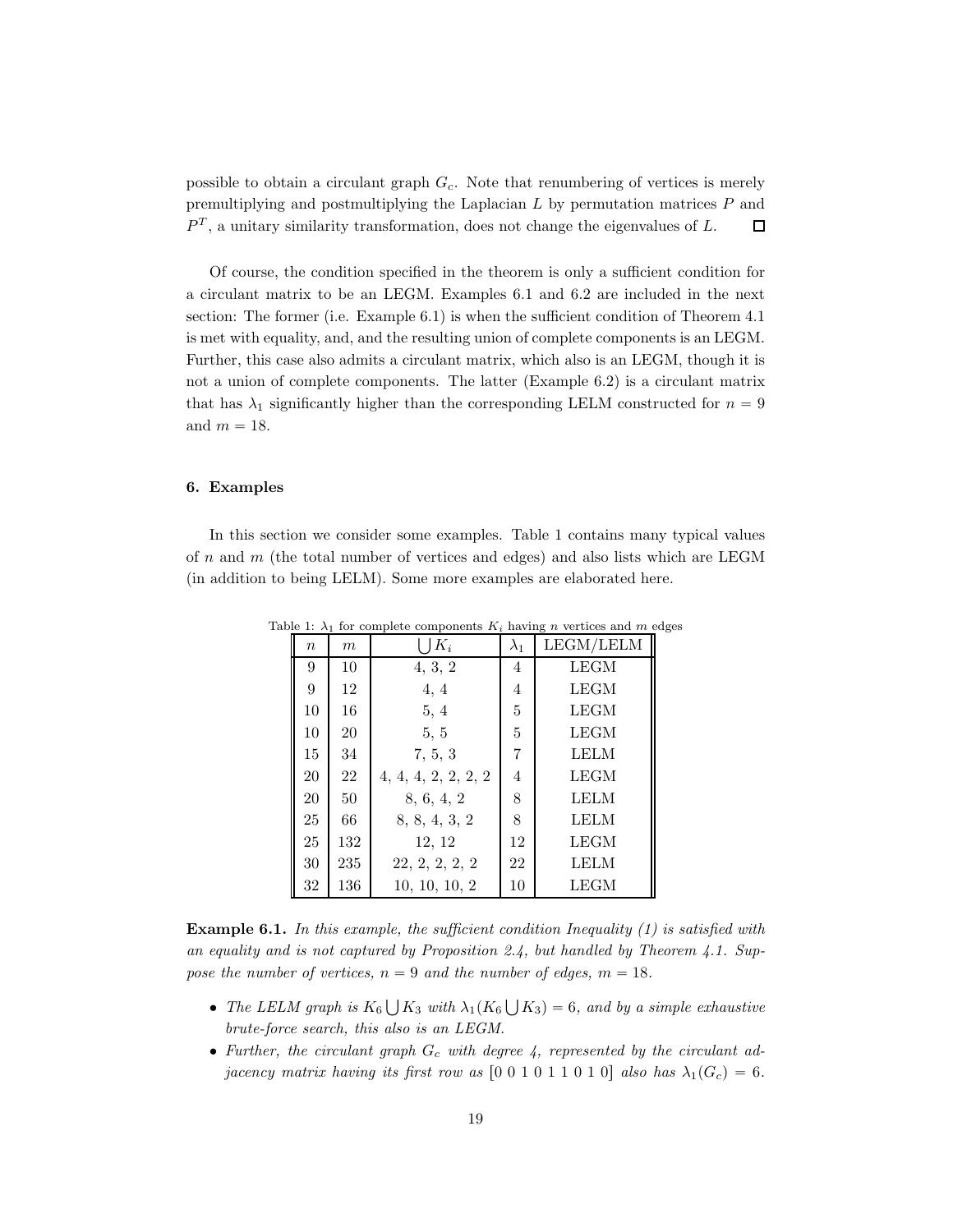Thus  $K_6 \bigcup K_3$  is not the unique LEGM and the circulant graph  $G_c$  has the same  $\lambda_1$  value and is an LEGM too.

<span id="page-19-1"></span>**Example 6.2.** Consider again the case when vertex/edge counts are  $n = 9$  and  $m =$ 18, and we look for a circulant graph that maximizes the largest eigenvalue. As noted in the previous example, the LELM graph  $K_6 \bigcup K_3$  gives  $\lambda_1(LELM) = 6$ . A different circulant graph  $G_c$ , obtained from the circulant adjacency matrix having its first row as  $[0\;0\;0\;1\;1\;1\;1\;0\;0],$  has  $\lambda_1(G_c)=6.88.$ 

**Example 6.3.** Consider the case when the vertex/edge counts are  $n = 7$  and  $m = 7$ .

- LELM graph is  $K_4 \bigcup K_2 \bigcup K_1$  has  $\lambda_1(LELM) = 4$ .
- The circulant graph  $C_7$ , the cycle graph on  $\gamma$  nodes, represented by circulant adjacency matrix generated by [0 1 0 0 0 0 1] has  $\lambda_1(C_7) = 3.802$ .

**Example 6.4.** Consider the case when the vertex/edge counts are  $n = 24$ ,  $m =$ 168. In this case, the sufficient condition of Theorem  $4.1$  is violated relatively quite severely. The LELM graph generated by our algorithm is  $K_{18} \bigcup K_6$ . This is a case where the two components are too heterogeneous, and the LELM graph is not LEGM. The circulant graph  $G_c$  obtained by the circulant adjacency matrix having its first row as  $[0\;0\;0\;1\;1\;0\;1\;1\;0\;1\;1\;0\;1\;1\;0\;1\;1\;0\;1\;1\;0\;0]$  has  $\lambda_1(G_c)=17$ .

## <span id="page-19-0"></span>7. Concluding remarks

In this paper we showed how the graphs comprised of two or more complete components locally minimize the Laplacian's largest eigenvalue (LELM graphs): Theorems [3.6.](#page-9-0) This was achieved by a meticulous case by case analysis of various possibilities: see Figures [1](#page-6-0) to [8,](#page-8-3) and Lemmas [3.3-](#page-6-1)[3.5.](#page-9-1) Further, if the components sizes are either 'quite homogeneous' or some of them are relatively 'negligibly small' (as elaborated in Remark [4.5,](#page-15-1) which interpreted Equations [\(1\)](#page-12-2) and [\(2\)](#page-13-1) of Theorems [4.1](#page-12-1) and [4.2\)](#page-13-0), then this graph is not just local, but also a global minimizer of the largest eigenvalue for that many vertices and edges. This thus extends existing results in different and appropriate ways: Propositions [2.1,](#page-4-0) [2.2](#page-4-2) and [2.3.](#page-4-3) We also proposed an algorithm to construct such a locally/globally optimum graph  $(A$ lgorithm [1\)](#page-15-0).

We also related our results to the well-studied class of graphs called circulant graphs: the significance being that due to the symmetry and fairly uniform distribution of edges across nodes within such graphs, they appear like the opposite of graphs that have a 'star node', and hence are potential candidates for minimization of the largest eigenvalue. The link between circulant graphs/matrices and the Discrete Fourier Transform is well-known, and the central problem considered in this paper thus translates to minimization of the maximum magnitude across all nonzero frequencies in a periodic discrete time signal (see Problem [1.2](#page-2-2) and Remark [1.3\)](#page-2-3).